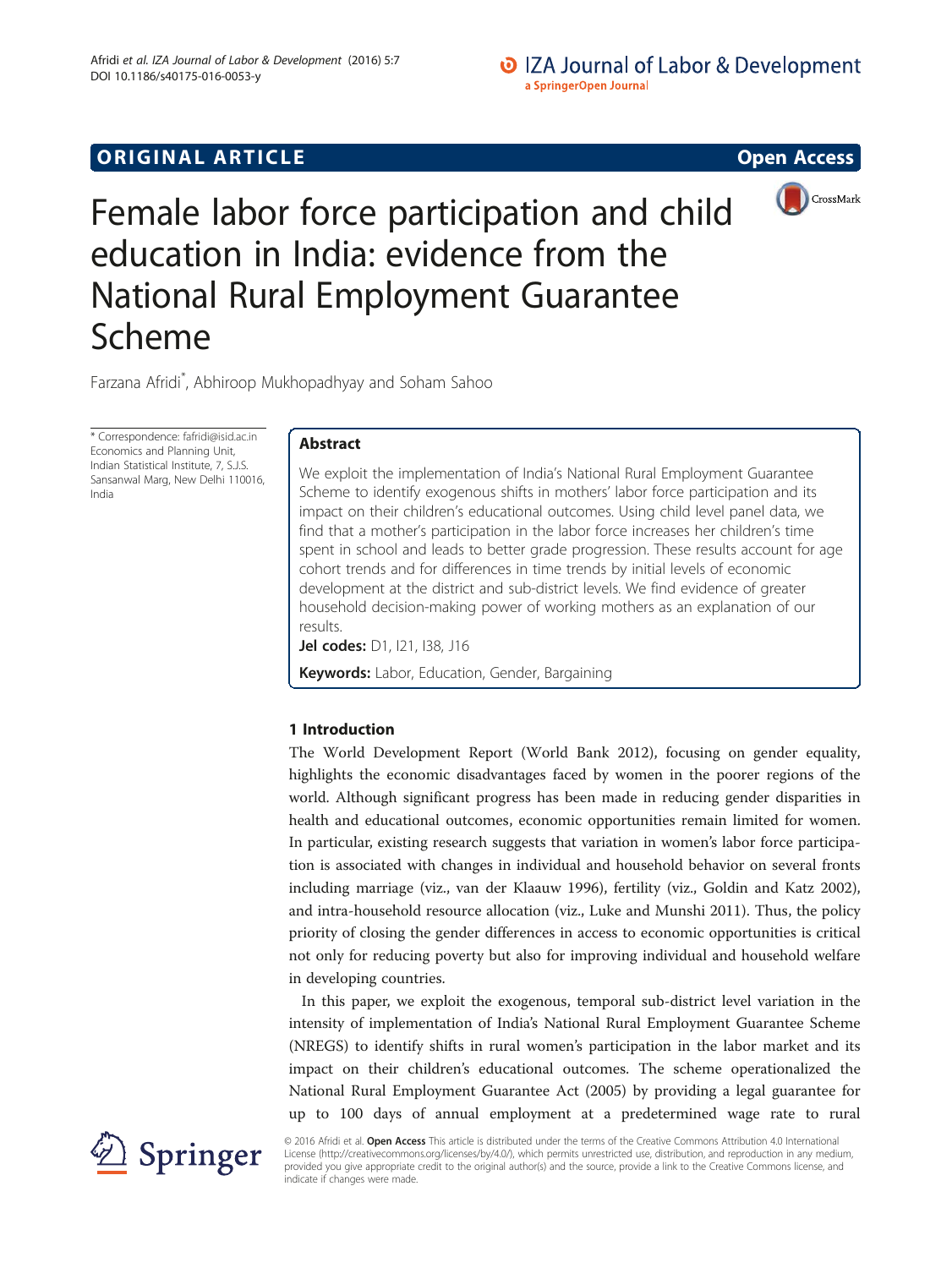households willing to supply manual labor on local public works.<sup>1</sup> From a gender perspective, there are two interesting features of this program. First, the wage rate offered in the scheme is uniform across gender, and second, it gives priority to female employment on public works and mandates one third of the program beneficiaries to be women. Thus, NREGS not only brings employment opportunities to rural women's doorstep but the equal wage rates provided in the program can also reduce any gender disparity prevalent in the rural labor markets.

A change in parental labor supply could affect children's educational outcomes purely due to an income effect. However, labor force participation of mothers, per se, could impact her children's education through additional channels. First, mothers are likely to have more alternative uses of their time than fathers—market work, household chores, and leisure. If children's time in doing household chores substitutes for mother's time, then an increase in labor force participation of mothers may lead to a decline in the educational attainment of her children. However, if the mother's and children's time are not close substitutes and child care services in the market are either unavailable or unaffordable, then it is possible that schools substitute for child care services and children attend school when mothers are at work. Note, however, that this mechanism is unlikely to hold if child care services are available within the household through the presence of older members (viz., grandparents).

Second, a working mother's say in household resource allocation decisions may be greater due to her higher earned income. Existing research suggests that this is likely to have a positive effect on her children's schooling. If an increase in mother's earned income translates into greater weight being attached to her preferences in resource allocation decisions of the household and mothers prefer to invest more in their children's health and education relative to fathers (Blumberg [1988](#page-25-0); Thomas [1990](#page--1-0); Hoddinott and Haddad [1995](#page-25-0); Quisumbing and Maluccio [2003\)](#page--1-0), then we should see an improvement in child outcomes.

In this paper, we focus on the latter two channels of impact of mother's labor supply decisions on her children's education. We, therefore, control for changes in household level income to account for any income effect. The net impact of mother's participation in the labor force on her children's time allocation and, thereby, schooling, would then depend on which of the two effects dominate—the negative substitution effect or the positive bargaining power effect.<sup>2</sup>

There exists relatively little empirical research on the impact of parental labor supply on children's time allocation, particularly in a developing country context. Skoufias ([1993](#page--1-0)) shows that an increase in female wages (and thereby female labor supply) in rural India reduces the time in school significantly but only for girls. Similar results are found by Grootaert and Patrinos ([1999](#page-25-0)) in a cross-country study. However, Ilahi ([1999](#page--1-0)) does not find any impact of female wages on children's time use in Peru.

In contrast to the sparse literature on time allocation effects, there is considerable empirical evidence suggesting that households' resource allocation decisions are made in a "collective" or a bargaining framework where the final allocation usually depends on the bargaining power or weights attached to the preferences of the members of the household. The importance of labor income as a determinant of women's bargaining power within the household has been highlighted by Anderson and Eswaran ([2009](#page-25-0)). Using data from Bangladesh, the authors show that the effect of earned income on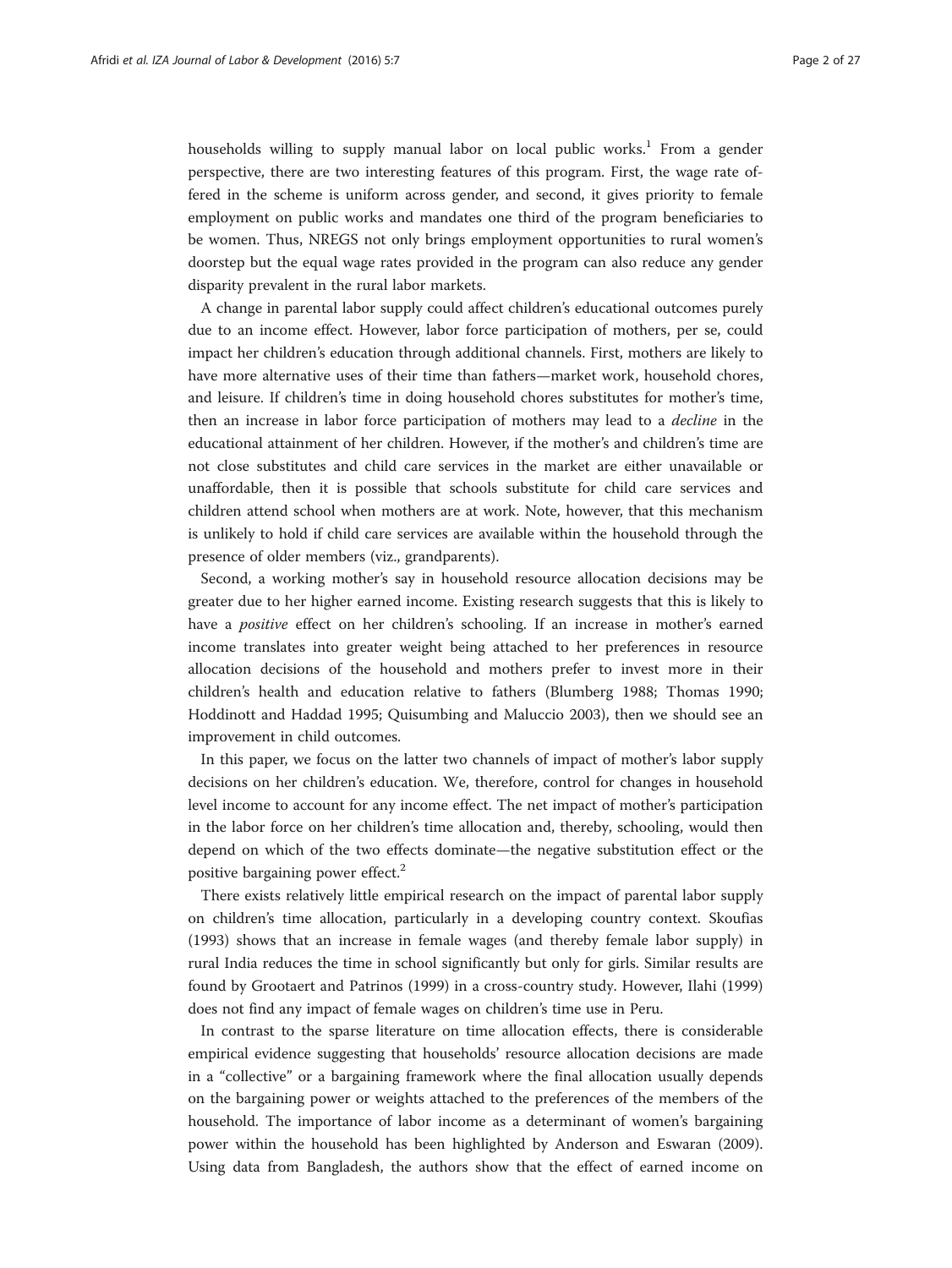female autonomy is far greater than that of unearned income. Women who work on the household farm have no more autonomy than those who are housewives, while those who earn independent income have considerably greater autonomy. Luke and Munshi [\(2011\)](#page--1-0) exploit data from tea plantations in South India where women are employed in permanent wage labor to find that a relative increase in female income has a positive effect on their children's education. Qian [\(2008\)](#page--1-0) shows that a change in agricultural pricing policy in post-Mao China, which increased female labor income, raised the educational attainment of all children within the household. However, when the policy increased male labor income, educational attainment of girls decreased but had no effect on boys' attainment.

We utilize child and household level panel data for 2007 and 2009–2010 from the Young Lives Study in the state of Andhra Pradesh to assess the effect of mother's participation in the labor force on three educational outcomes of her children—time spent in school, enrolment, and grade attainment. To identify exogenous shifts in mothers' labor force participation, we take advantage of the temporal, sub-district level variation in the implementation of the NREGS. Our identification strategy utilizes the lagged amount of funds allocated for the implementation of the NREGS as well as lagged rainfall shocks within sub-districts as exogenous shifters of labor force participation of women in rural areas. The analysis accounts for unobservable child characteristics, age cohort trends, and differences in time trends by initial levels of economic development, both at the district both the sub-district level.

Our results suggest that participation of mothers in the workforce results in more time spent in school by their children. Almost half of the rise in children's time in school can be accounted by an increase in the probability of a child being enrolled in school when the mother works. Further, this increase in school participation is reflected in higher grade attainment of children. Labor force participation by the mother reduces the gap between the child's actual and ideal grade by more than 40 percentage points. Our results are robust to the inclusion of a host of other variables that account for alternative explanations for the improved educational attainment of children: changes in fathers' labor force participation, creation of household assets, migration, impact on private wages, and increased supply or demand for public schools arising from NREGS beneficiaries' heightened awareness of their entitlements.

In order to understand the mechanisms through which these effects occur, we exploit household level data on education expenditures and on household members' say in decision-making and control over income from various sources. The analysis of panel data on household level expenditures shows that mother's participation in the workforce significantly increased the share of education in total household expenditure of less landed households. Moreover, cross-sectional two-stage least squares (2SLS) analysis suggests that the probability that mothers have a say or control over utilization of household earnings from different sources increases when they participate in the labor force.

These results suggest that greater weightage on working mothers' preferences in household decision-making could be among the primary drivers of the improvements in educational attainment of their children. While we cannot completely rule out the possibility that schools serve as child care centers while mothers work, this mechanism cannot account for all of our results: the impact of mother's labor force participation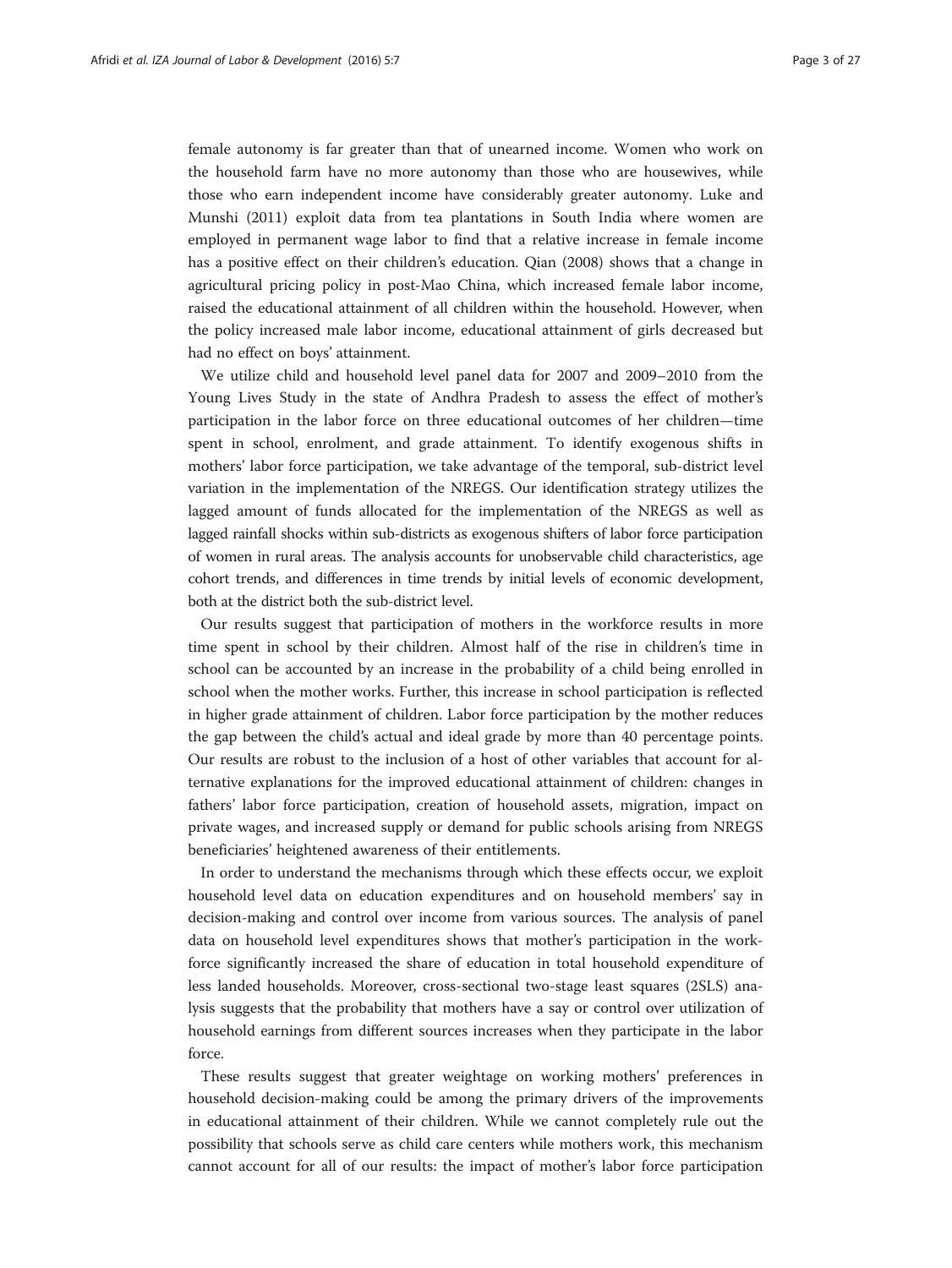on children's time spent in school is robust to the presence of older members or potential child care givers in the household and is equally significant for older children who are relatively less likely to require child care services than the young. Our findings can, hence, be explained within the framework of a bargaining model of household resource allocation.

This study not only informs us about the relevance of women's labor supply to intrahousehold outcomes but it also addresses the broader policy issue of the role of the design of public programs in improving household outcomes in developing countries. Specifically, our paper extends the debate on the effect of workfare programs on household and individual welfare (Jalan and Ravallion [2003](#page--1-0); Azam [2012;](#page-25-0) Dasgupta [2013](#page-25-0); Zimmermann [2014;](#page--1-0) Klonner and Oldiges [2014](#page--1-0); Imbert and Papp [2015](#page--1-0)) and finds evidence which suggests that mandating women's participation in public programs has consequences beyond those immediately intended by policy makers.

The remainder of the paper is organized as follows. Section 2 describes the data and the methodology used in this paper. Section [3](#page-10-0) discusses the results and Section [4](#page-17-0) concludes.

### 2 Data and methodology

Our study is focused on Andhra Pradesh (AP)—India's fifth largest state in terms of population. We utilize data from the Young Lives Study (YLS)—a child and household level panel from six districts of AP. To date, there have been three rounds of YLS surveys. We conduct our empirical analysis at the level of the child using the two comparable waves of the YLS surveys—2007 and 2009–2010.<sup>3</sup>

The sample is restricted to children who were 5 to 14 years old, the school-going age group, in 2007. In order to construct our data set, we use the following exclusion rules: first, we only include households living in rural areas in both periods. Thus, children in households which moved from rural to urban areas between the two rounds (less than 1 % of our sample) were dropped. Of the remaining sample, 2.8 % of the children in 2007 were not present in the subsequent round and were, therefore, dropped. Attrition is, therefore, negligible in the sample. Finally, we exclude children for whom there is some missing information on relevant covariates in either of the years. Our data set, after these exclusions, contains information on 3275 children for both years.

Table [1](#page-4-0) describes the summary statistics for 2007 and 2009–2010. The time spent in school by children in the reference period (a typical day in the last week) went up from 5.78 h in 2007 to almost 7 h in 2009–2010. This increase is not driven by the changing age composition of children over the 2 years—a comparison of children by age cohorts shows that the time spent in school is significantly higher in 2009–2010 relative to 2007 (Fig. [1](#page-5-0)), reflective of more regular school attendance. Children in the survey, who reported attending school regularly, spent almost 2 h more in school than those who reported going to school irregularly, on a typical day. We can, therefore, interpret greater time spent in school by a child as an indicator of greater number of days of school attendance. The rise in time spent in school was accompanied by a rise in the highest grade completed as well as the average grade progression during this period.<sup>4</sup> Enrolment rates also rose by 8 percentage points, largely a result of several 5-year-olds joining school by 2009–2010.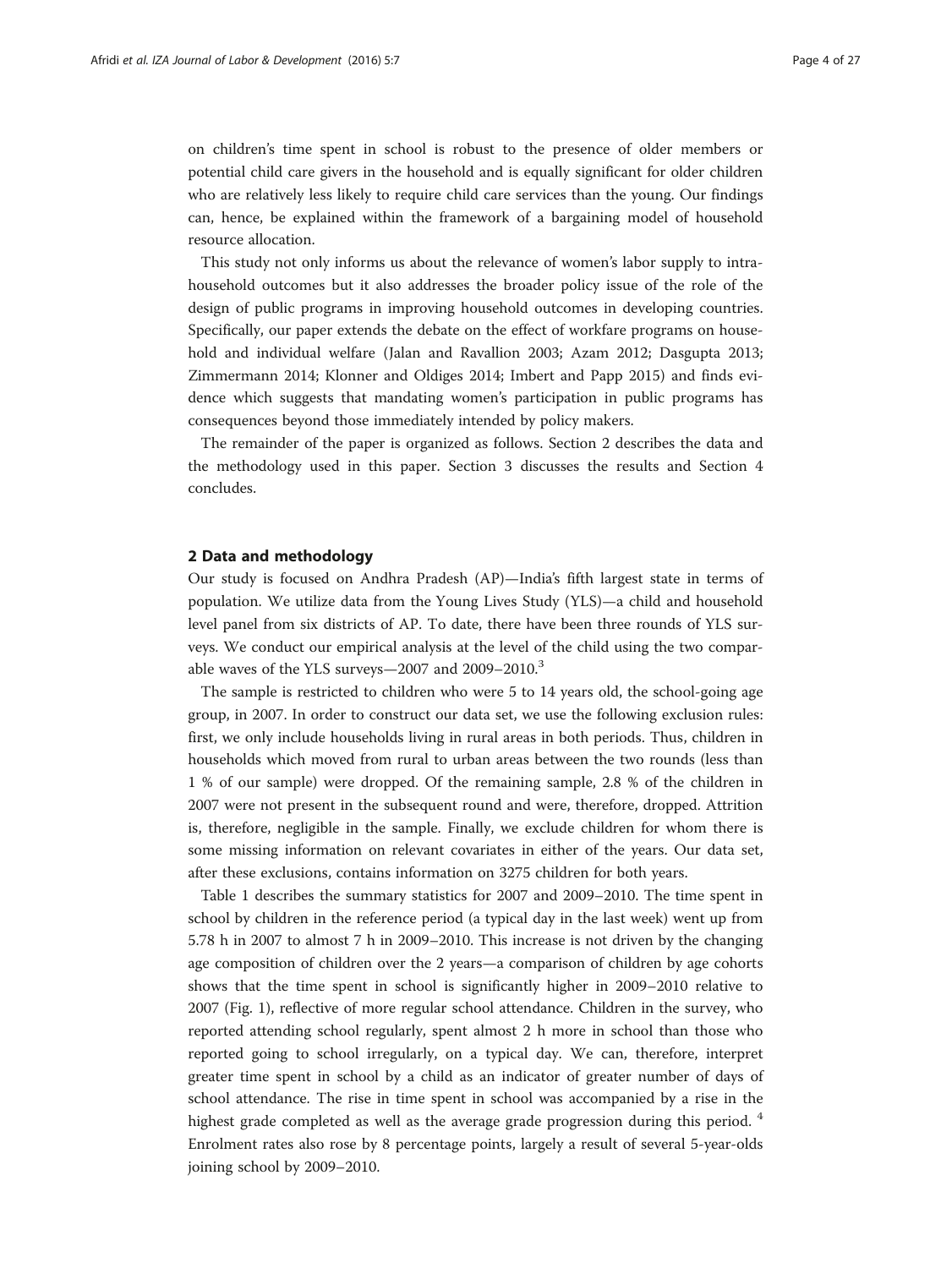#### <span id="page-4-0"></span>Table 1 Summary statistics

|                                                         | 2007 |         |           | 2009-2010 |            |           |
|---------------------------------------------------------|------|---------|-----------|-----------|------------|-----------|
| Variable                                                | Obs. | Mean    | Std. dev. | Obs.      | Mean       | Std. dev. |
| Child characteristics                                   |      |         |           |           |            |           |
| Sex (female = 1, male = 0)                              | 3275 | 0.51    | 0.50      | 3275 0.51 |            | 0.50      |
| Age (years)                                             | 3275 | 8.35    | 3.01      | 3275      | 11.35      | 3.01      |
| Enrolment                                               | 3275 | 0.79    | 0.41      |           | 3275 0.87  | 0.34      |
| Time spent in school                                    | 3275 | 5.78    | 2.20      |           | 3275 6.93  | 2.64      |
| Highest grade completed                                 | 2109 | 3.90    | 2.32      | 2109 6.27 |            | 2.57      |
| Grade progression                                       | 2109 | 0.76    | 0.33      | 2109 0.78 |            | 0.22      |
| Mother's characteristics                                |      |         |           |           |            |           |
| Mother's age (years)                                    | 3275 | 30.56   | 5.64      | 3275      | 33.52      | 5.59      |
| Mother's education (highest grade completed)            | 3270 | 1.86    | 3.28      | 3270      | 1.86       | 3.28      |
| Whether mother is working                               | 3275 | 0.69    | 0.46      | 3275      | 0.88       | 0.32      |
| Whether mother has worked in NRFGS                      | 3272 | 0.28    | 0.45      | 3228      | 0.62       | 0.49      |
| Father's characteristics                                |      |         |           |           |            |           |
| Father's age (years)                                    | 3127 | 36.34   | 6.36      | 3101      | 39.26      | 6.29      |
| Father's education (highest grade completed)            | 3126 | 3.91    | 4.51      | 3126 3.91 |            | 4.51      |
| Whether father is working                               | 3121 | 0.99    | 0.10      | 3095      | 0.98       | 0.14      |
| Whether father has worked in NREGS                      | 3121 | 0.25    | 0.43      |           | 3073 0.48  | 0.50      |
| Household characteristics                               |      |         |           |           |            |           |
| Annual non-agricultural income (Rs.)                    | 3275 | 28349   | 30452     | 3275      | 41404      | 46015     |
| Annual agricultural income (Rs.)                        | 3275 | 4100    | 21489     | 3275      | 8258       | 38656     |
| Total income (Rs.)                                      | 3275 | 32449   | 36312     | 3275      | 49662      | 58843     |
| Household size                                          | 3275 | 5.70    | 2.10      | 3275      | 5.71       | 2.19      |
| Number of males in the age group 16-60                  | 3275 | 1.31    | 0.81      | 3275      | 1.40       | 0.85      |
| Average age of household members                        | 3275 | 22.14   | 5.72      |           | 3275 24.56 | 5.62      |
| Land owned by household (acres)                         | 3275 | 2.11    | 3.21      | 3275      | 3.38       | 38.59     |
| Asset index                                             | 3275 | $-0.60$ | 1.49      |           | 3275 0.55  | 1.81      |
| Region characteristics                                  |      |         |           |           |            |           |
| Mandal level total night lights in 2006                 | 3275 | 860.49  | 335.78    | 3275      | 860.49     | 335.78    |
| Baseline enrolment rate in the district (2004-2005)     | 3275 | 0.92    | 0.07      | 3275      | 0.92       | 0.07      |
| Instruments                                             |      |         |           |           |            |           |
| Lagged rainfall shock                                   | 3275 | 1.71    | 0.78      | 3275      | $-0.02$    | 0.65      |
| Lagged amount of sanctioned NREGS funds in crores (Rs.) | 3275 | 8.53    | 7.80      | 3275      | 10.59      | 5.56      |

Source: Young Lives data for all variables except Mandal level total night lights in 2006 (NOAA website), Baseline enrolment rate in the district (National Sample Survey 2004–2005), Lagged rainfall shock (Center for Climatic Research, University of Delaware), and Lagged amount of sanctioned NREGS funds (Department of Rural Development, Government of Andhra Pradesh) Note: 1 crore = 10 million

During the same period, there was a substantial rise in the proportion of children whose mothers were part of the labor force, i.e., self-employed (farm or non-farm), wage employed (farm or non-farm), or in salaried employment. Mothers' labor force participation rate increased from 69 % in 2007 to 88 % in 2009–2010 as shown in Table 1. This was accompanied by a 34 percentage point increase in the proportion of children whose mothers were participating in projects under the NREGS. A significant part of the rise in mothers' NREGS participation is due to the phasing of the program. To elaborate, the NREGS was first rolled out in 2006 in the 200 "poorest" districts of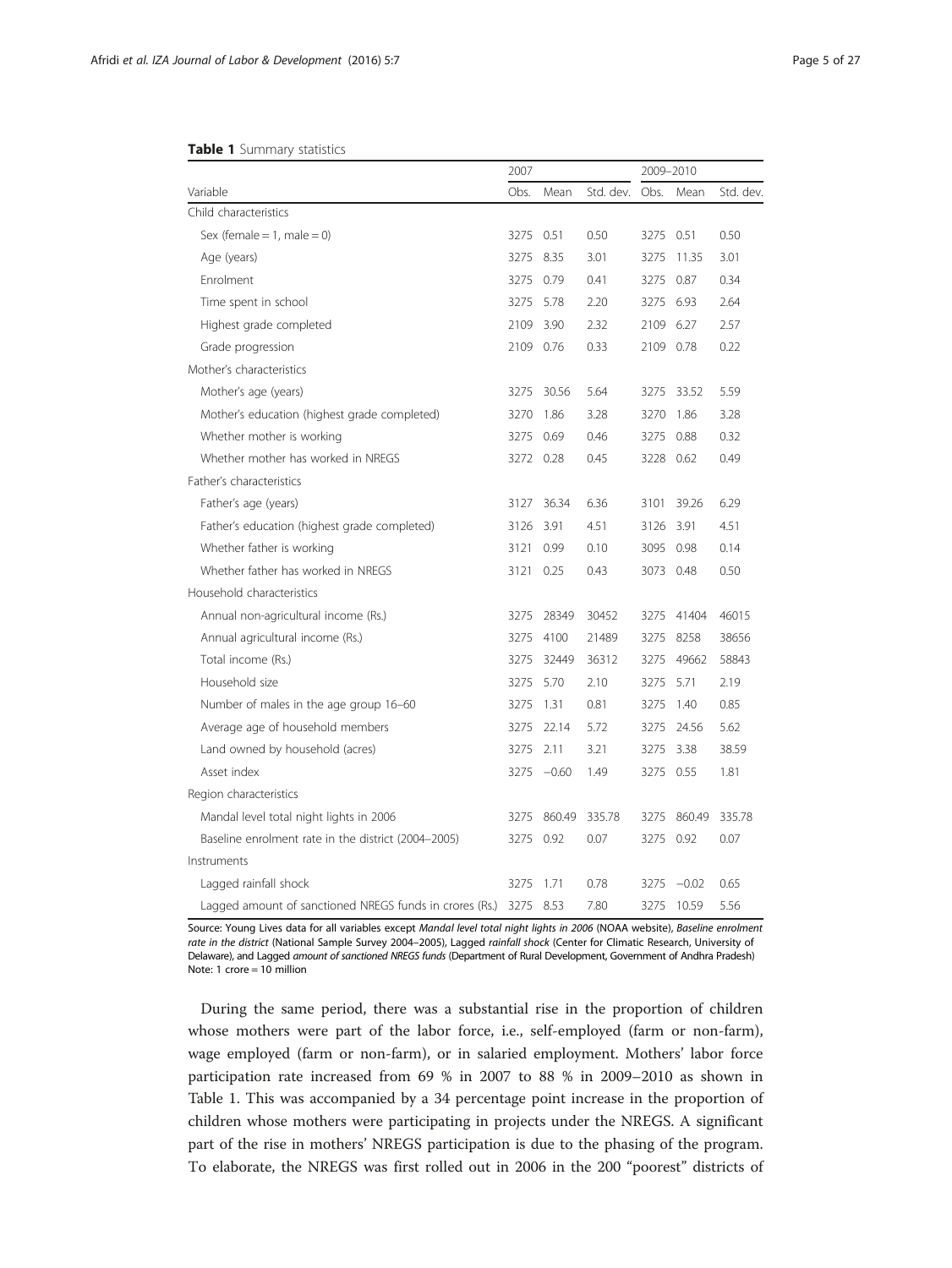<span id="page-5-0"></span>

India (February 2006). Thereafter, it was extended to 130 additional districts in May 2007 and to all districts in the country by 1 April 2008. Our study period coincides with the initial implementation of the NREGS (four YLS districts in phase 1), followed by nationwide coverage by 2008 (an additional YLS district each in phases 2 and 3).<sup>5</sup> Given that the increase in mothers' overall work participation rate was accompanied by an increase in their participation in the NREGS, it suggests a potential impact of the scheme on mothers' labor force participation. We discuss this in detail later in our identification strategy.

The rise in mothers' labor force participation correlates positively with the change in time spent in school by their children, as shown in Fig. [2](#page-6-0). When we classify mothers into those who worked in 2007 but dropped out of the labor force in 2009–2010, those who did not change their workforce participation status between 2007 and 2009–2010 and those who did not work in 2007 but entered the labor force in 2009–2010, we find that while the change in children's time spent in school is positive for all three categories, it has been largest for the last group. In contrast to the rising labor force participation of mothers, fathers' participation in paid labor (approximately 98 %) was largely unchanged during this period. <sup>6</sup> The real, average annual household income (in 2009 rupees) also increased during this period, primarily due to a rise in non-agricultural income.

### 2.1 Methodology

We estimate the following specification:

$$
\begin{aligned} \text{TSS}_{chmat} &= \alpha_{chmd} + \phi_1 \text{MOTHERWORK}_{chmat} + \phi_2 \text{INC}_{hmat} \\ &+ \delta_0 \text{ Z}_{hmat} + \delta_1 \text{ X}_{chmd} * t + \delta_2 \text{ V}_{hmd} * t \\ &+ \delta_3 \text{DEV}_{md} * t + \delta_4 \text{DEV}_{\text{D}} \text{IST}_d * t + \varepsilon_{chmat} \end{aligned}
$$

 $TSS_{chmdt}$  is the time spent in school by child c in household h in a sub-district or mandal *m* in district *d* at time *t*.<sup>7</sup> MOTHER\_WORK<sub>chmdt</sub> is a dummy variable that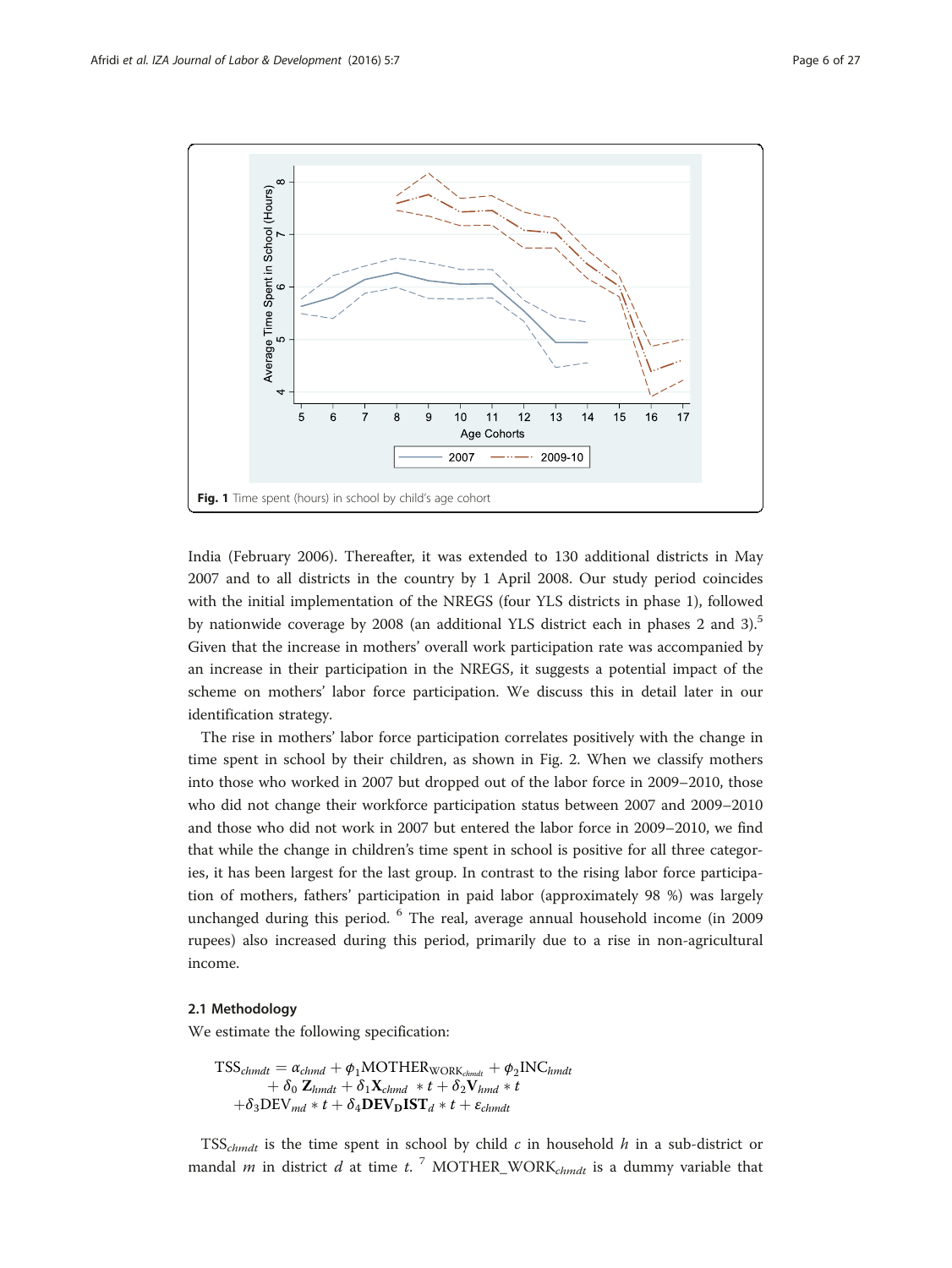<span id="page-6-0"></span>

takes the value 1 if the mother participates in the labor market and 0 otherwise.  $INC<sub>hmdt</sub>$  is the total annual household income from all sources. It includes parental income from participation in any paid work, including the NREGS. <sup>8</sup> Since time allocation decisions are a function of household demographics, we include the number and the average age of household members in  $\mathbf{Z}_{hmdt}$ . Schooling decisions depend on the age and gender of the child. For instance, older children are more likely to spend time working for wages or taking care of their siblings. We allow for this effect to be nonlinear in age by including dummy variables for each age cohort (5 to 14 years) in 2007.<sup>9</sup> We also address any time trends in girls' education by including a dummy for female child. Since both these variables—the age of the child in 2007 and gender—are time invariant, they are included in  $X_{chmd}$  and interacted with the time trend t, which takes the value 0 for the year 2007 and 1 for the period 2009–2010.  $V_{hmd}$  is a vector of households' wealth—asset and land ownership in 2007—interacted with  $t$  to allow for trends in the households' economic status affecting investments in child's education.<sup>10</sup>

We allow regions with different initial levels of economic development to have different trends: first, we include the total night lights in 2006 in a mandal,  $DEV_{md}$ , and interact it with  $t$ <sup>11</sup> Second, districts where the NREGS was implemented earlier (phase 1) were less developed than districts where the program was implemented later (phases 2 and 3). We include a dummy which equals 1 if the child belongs to a phase 1 district, otherwise 0, in  $DEV_D IST_{d'}^{12}$  In addition, to account for differences in the initial level of school participation, we also include the average primary school enrolment rate (for children aged 5-10 years) at the district level, in 2004-2005 in  $DEV_D IST_d$ .<sup>13</sup> This vector is then interacted with t.

Given this specification, and using data on a balanced panel of children over the two time periods, we estimate a child fixed effects model. In doing so, we eliminate  $\alpha_{chmd}$ or any unobservable, time invariant child characteristics.<sup>14</sup> If we assume that the deviations of the observed variables from their mean values are not correlated with the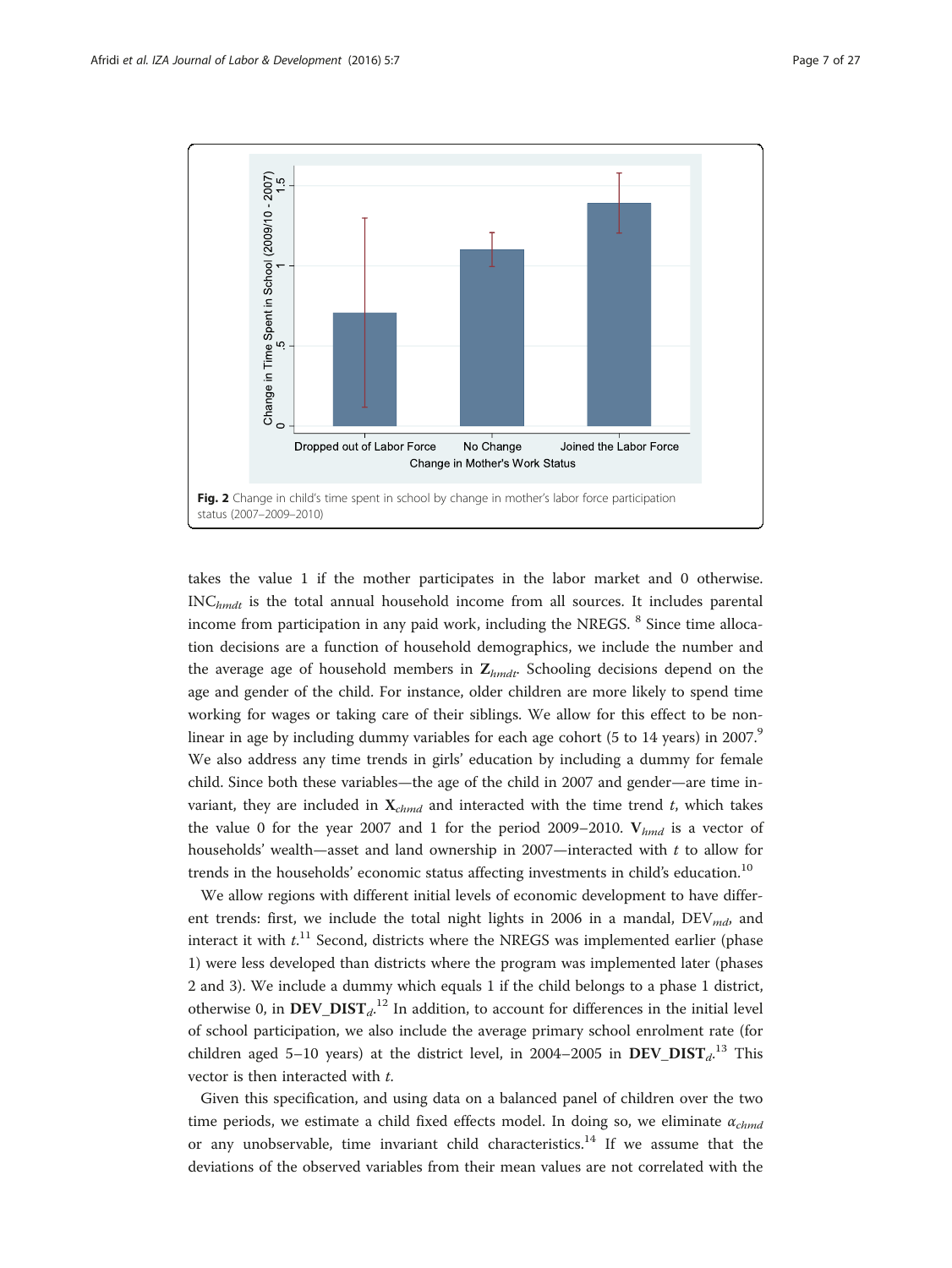deviation of the error term from its mean, this specification yields a consistent estimate of our main coefficient of interest,  $\phi_1$ .

The main concern with our estimation strategy is that household income and mothers' labor supply decisions are likely to be determined simultaneously with investments in children's education. To address this simultaneity issue, we adopt a 2SLS estimation procedure using temporal variation in rainfall shocks in the previous agriculture year and allocation of funds to the NREGS program at the beginning of a financial year, both at the mandal level, as instruments. We describe our instruments and discuss their validity next.

### 2.2 Validity of instruments

Using the YLS data, we find that the crop which the largest proportion of rural households cultivate (almost 36 % across rounds 2 and 3) is rice. The cultivation of rice is highly water-intensive. Rice seedlings are grown in nurseries which are then manually transplanted into the flooded fields. It is therefore expected that rainfall will promote the development of rice seedlings enabling farmers to increase their cultivation of rice which in turn could raise agricultural incomes. Furthermore, studies suggest that rural women's labor force participation in India may be higher when households face adverse shocks. Women, for instance, could be expected to contribute to household income when agricultural employment opportunities and earnings are lower for men during a drought (Himanshu [2011](#page-25-0)). Weather shocks could, therefore, carry implications for women's labor force participation as well. Hence, we use mandal level rainfall shock as one of the instruments.

We define rainfall shock as the deviation of actual rainfall from the long-term average rainfall, divided by the long-term standard deviation, at the mandal level.15 Corresponding to the reference period for agricultural income in each YLS survey round, we calculate rainfall shocks during June 2005 to May 2006 (for the 2007 YLS round) and during June 2008 to May 2009 (for the 2009–2010 YLS round). Note that the reference period for children's time spent in school is the previous week—January to July 2007 for the 2007 round of the YLS and August 2009 to March 2010 for the 2009–2010 round. Thus, rainfall shock is lagged with respect to children's educational outcomes (hence, we refer to it as "lagged rainfall shock" from now). This obviates any direct effect of contemporaneous rainfall shocks on children's time in school.

However, if rainfall shocks affect children's health outcomes contemporaneously and the latter persist into subsequent years, then previous rainfall shocks could directly impact current schooling outcomes. We use data on school attendance in the last 12 months for a subset of "indexed" children to investigate this link.<sup>16</sup> We find that, conditional on being enrolled, approximately 11 % of these children reported missing school due to illness or injury in each round. To check whether missing school due to current morbidity is correlated with past rainfall shocks, we run a pooled ordinary least squares (OLS) regression of a dummy variable for whether a child missed school due to an illness on lagged rainfall shock (results are available on request). The coefficient on lagged rainfall shock is insignificant. This provides suggestive evidence that, in our sample, past rainfall shock is unlikely to directly impact children's current time in school but should affect it via the impact on past household income.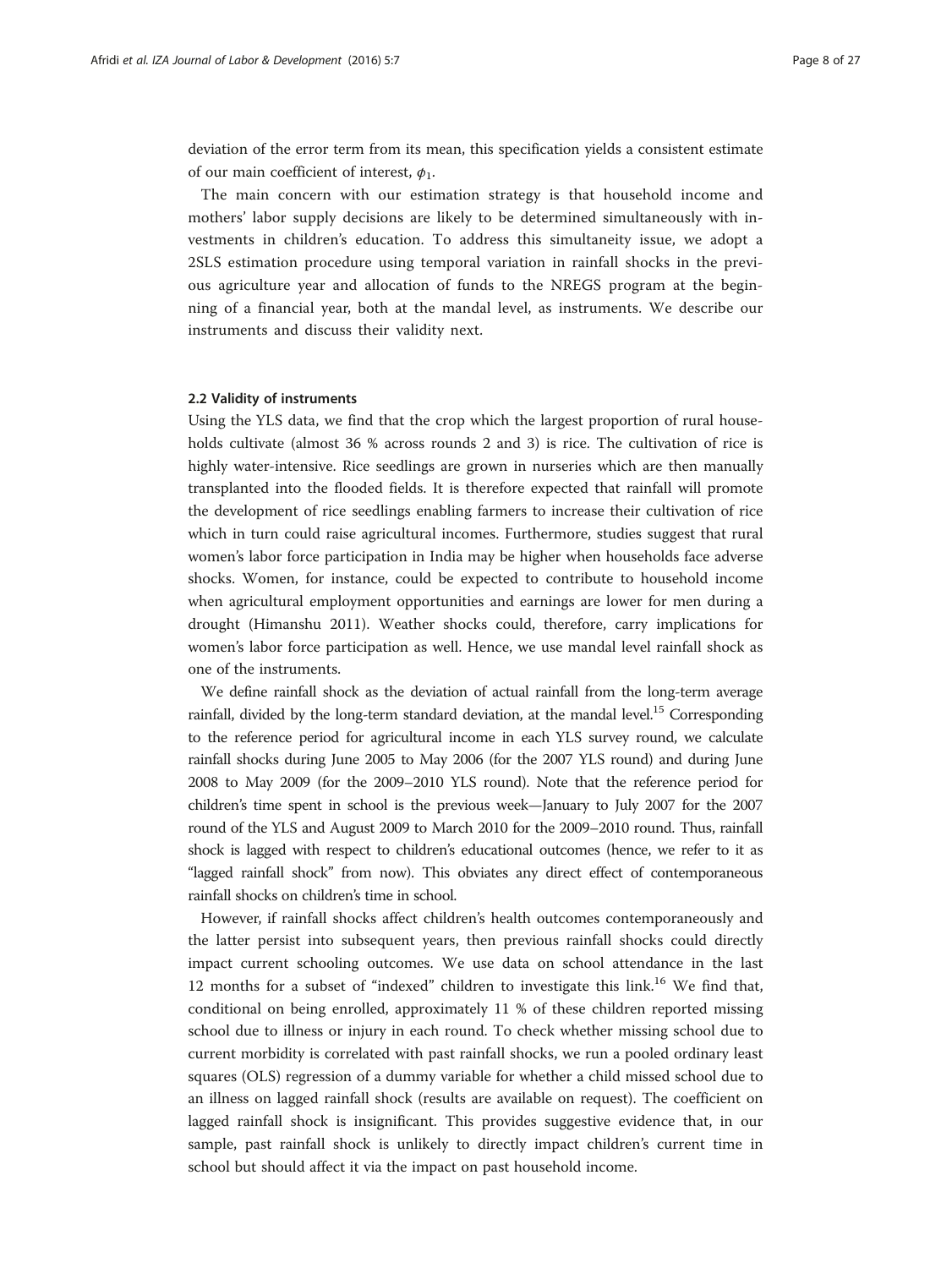Our second instrument is lagged NREGS funds sanctioned at the beginning of each financial year (April) for a mandal in 2009 rupees.<sup>17</sup> Note that the NREGS is envisaged as a demand-driven program: households are expected to apply for work to the village council (or gram panchayat, GP) and once a critical mass of demand is generated in a GP (a collection of one to three villages) in a mandal, a project has to be selected from the approved list of works and sanctioned by the district administration.18 Thus, to avoid any reverse causality, i.e., current NREGS funds being determined by current demand for work, we use lagged sanctioned NREGS funds as an instrument. This is preferred to using actual expenditure on NREGS which is more likely to be driven by the demand for the program. Since the NREGS was initiated only in 2006–2007, we use the 2006–2007 financial year sanctioned program funds as an instrument for the 2007 YLS round.<sup>19</sup> For the 2009–2010 survey, we take a 1-year lag with respect to the households' reference period for work activities and use the sanctioned funds in the financial year  $2007-2008$  as the instrument.<sup>20</sup>

Our identification strategy, thus, uses the change in sanctioned program funds within mandals irrespective of the NREGS phase the district belongs to. But what determines differential changes in NREGS fund allocation? A plausible explanation is that sanctioned program funds change to reflect demand that varies by the level of economic development of the mandal. However, we have already controlled for trends by baseline economic prosperity (i.e.,  $DEV_{md}^*t$  and  $DEV_DIST_d^*t$ ) in our specification. Another possible determinant of systematic changes in funds sanctioned at the mandal level could be electoral exigencies during the 2009 state elections in AP. However, Sheahan et al. ([2014\)](#page--1-0) do not find any evidence of vote buying through NREGS expenditures before the 2009 legislative council elections at the constituency level (which roughly correspond to mandals). Thus, controlling for the above trends, the residual variation in changes in NREGS fund allocation (which we use in our identification strategy) is likely to be quasi-random. $21$ 

A concern that remains is temporal learning by the local administration. To elaborate, say, that the administration is learning how to implement NREGS, which improves between 2006 and 2009 along with the quantum of sanctioned funds, this learning spills over to the provision of the public good of interest to us—education. In this case, our IV will not meet the exclusion restriction as it would have a direct effect on educational outcomes. However, in Andhra Pradesh, school participation is near universal.<sup>22</sup> According to the Annual Survey of Education Report (ASER [2006\)](#page-25-0), the percentage of out of school rural children in the 6–14 age group was from 0 to 5 % in all the YLS districts except West Godavari where it was between 5 to 10 % in 2006. Further, the Right to Education (RTE) Act of India, which guarantees schooling for 6–14-year-olds, came into effect in April 2010, after our study period. Thus, any administrative "learning" with respect to public schooling would be minimal, if at all. Second, while it is quite likely that administrative capacity and NREGS implementation improved over time, it is unlikely that this was accompanied by administrative improvements in public schooling. The administrative machinery that has been created for the NREGS implementation at the grassroots level and which helps expand capacity for the program is different and delinked from that required for public schooling. Third, elections to village councils for a 5-year term were held in 2006. Since there were no changes in local governments during the period of our study, there are unlikely to have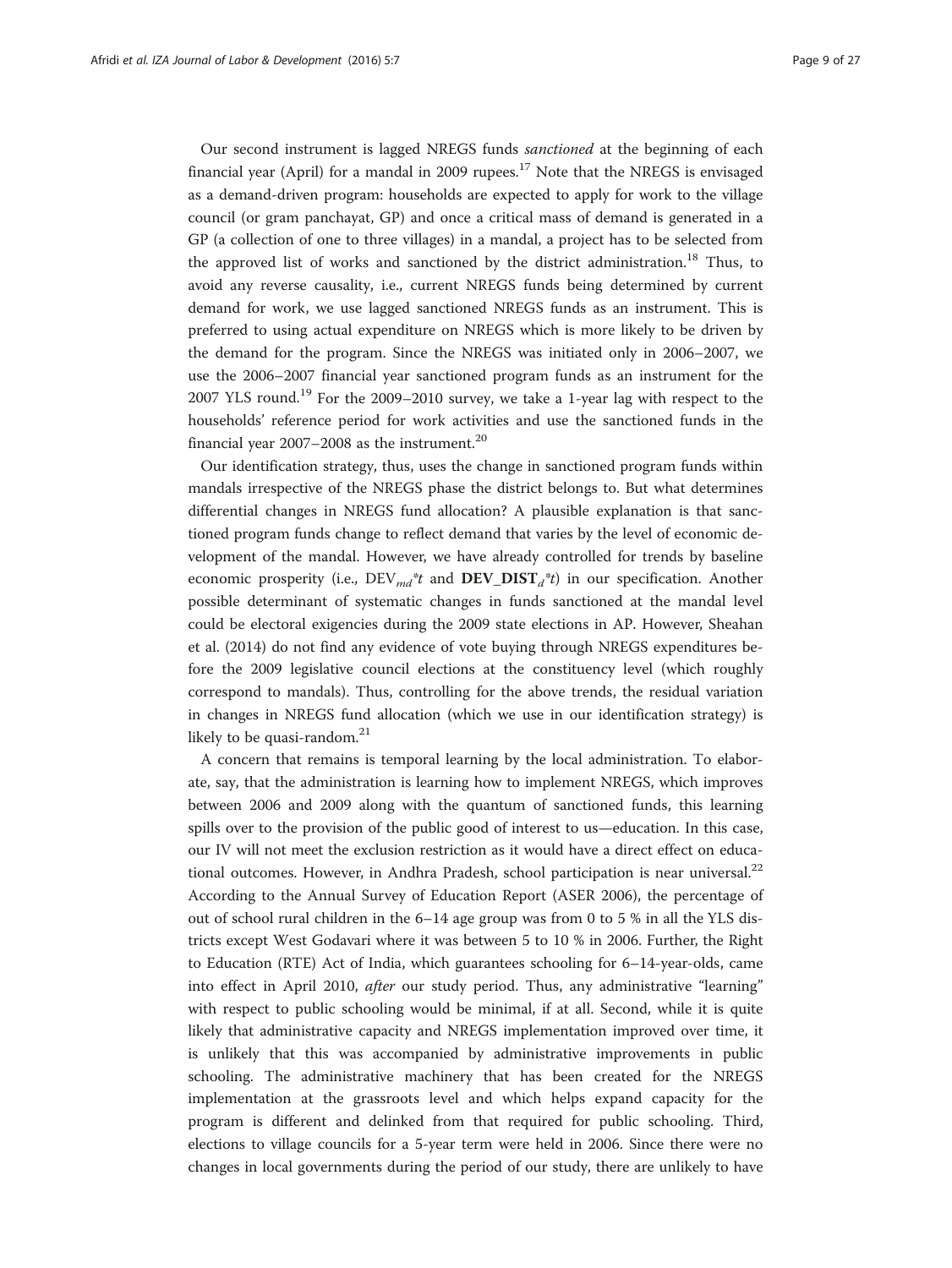| Variable                                              | Time spent in school |              |  |  |
|-------------------------------------------------------|----------------------|--------------|--|--|
|                                                       | OLS-FE               | 2SLS-FE      |  |  |
|                                                       | (1)                  | (2)          |  |  |
| Mother is working                                     | $0.293***$           | $6.506***$   |  |  |
|                                                       | (0.101)              | (1.102)      |  |  |
| Annual household income in thousands (Rs.)            | 0.001                | 0.013        |  |  |
|                                                       | (0.001)              | (0.013)      |  |  |
| Age 5 in $2007 \times$ time                           | 8.768***             | 14.127***    |  |  |
|                                                       | (0.695)              | (1.275)      |  |  |
| Age 6 in 2007 $\times$ time                           | 8.674***             | 13.948***    |  |  |
|                                                       | (0.702)              | (1.280)      |  |  |
| Age 7 in 2007 $\times$ time                           | $8.114***$           | 13.310***    |  |  |
|                                                       | (0.699)              | (1.264)      |  |  |
| Age 8 in $2007 \times$ time                           | 8.030***             | 13.542***    |  |  |
|                                                       | (0.719)              | (1.336)      |  |  |
| Age 9 in 2007 $\times$ time                           | 7.700***             | 12.987***    |  |  |
|                                                       | (0.708)              | (1.265)      |  |  |
| Age 10 in 2007 $\times$ time                          | $7.743***$           | 13.218***    |  |  |
|                                                       | (0.696)              | (1.297)      |  |  |
| Age 11 in 2007 $\times$ time                          | $7.233***$           | 12.542***    |  |  |
|                                                       | (0.714)              | (1.301)      |  |  |
| Age 12 in 2007 x time                                 | 7.220***             | 12.827***    |  |  |
|                                                       | (0.683)              | (1.303)      |  |  |
| Age 13 in 2007 $\times$ time                          | 6.363***             | 11.784***    |  |  |
|                                                       | (0.762)              | (1.344)      |  |  |
| Age 14 in 2007 $\times$ time                          | $6.458***$           | 12.054***    |  |  |
|                                                       | (0.728)              | (1.347)      |  |  |
| Female child x time                                   | $-0.207**$           | $-0.306**$   |  |  |
|                                                       | (0.088)              | (0.135)      |  |  |
| Household size                                        | $-0.023$             | $-0.050$     |  |  |
|                                                       | (0.042)              | (0.083)      |  |  |
| Number of males in the age group 16-60                | 0.006                | 0.114        |  |  |
|                                                       | (0.097)              | (0.127)      |  |  |
| Average age of household members                      | 0.017                | 0.029        |  |  |
|                                                       | (0.012)              | (0.019)      |  |  |
| Land owned (acres) by household in $2007 \times$ time | 0.015                | $0.043*$     |  |  |
|                                                       | (0.013)              | (0.022)      |  |  |
| Household's asset (index) in $2007 \times$ time       | $0.060**$            | $0.149**$    |  |  |
|                                                       | (0.028)              | (0.065)      |  |  |
| Mandal level total night lights in $2006 \times$ time | 0.0001               | $-0.0005*$   |  |  |
|                                                       | (0.0002)             | (0.0002)     |  |  |
| NREGS phase 1 district $\times$ time                  | $-0.936***$          | $0.803**$    |  |  |
|                                                       | (0.126)              | (0.336)      |  |  |
| Baseline enrolment rate in the district $\times$ time | $-7.822***$          | $-14.074***$ |  |  |
|                                                       | (0.766)              | (1.532)      |  |  |
|                                                       |                      |              |  |  |

<span id="page-9-0"></span>Table 2 Effect of mother's work status on child's time spent in school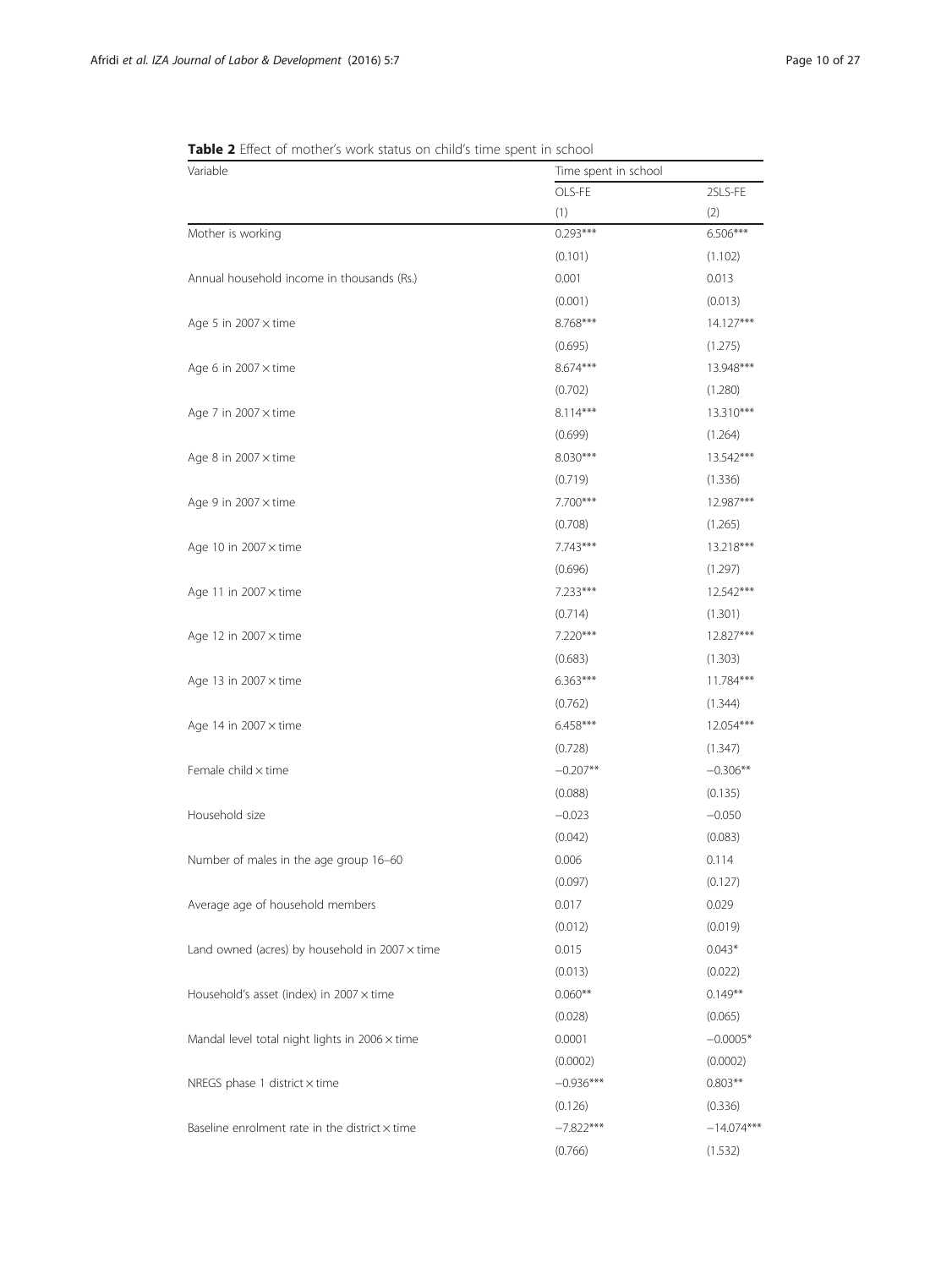| Child fixed effects                                  | Yes   | Yes          |
|------------------------------------------------------|-------|--------------|
| Observations                                         | 6550  | 6550         |
| Number of children                                   | 3275  | 3275         |
| R-squared                                            | 0.256 |              |
| Weak identification stat (Kleibergen-Paap rk Wald F) |       | 7.750        |
| Stock-Yogo weak identification test critical values  |       | $6.40(20\%)$ |
| Over-identification stat (Hansen J)                  |       | 1.701        |
| Over-identification $p$ value                        |       | 0.192        |

<span id="page-10-0"></span>Table 2 Effect of mother's work status on child's time spent in school (Continued)

Notes: Robust standard errors clustered at the child level in parentheses. Significant at \*10, \*\*5, and \*\*\*1 %

been significant changes in local political will for implementation of public programs during 2007–2010.

Finally, our third instrument is the interaction of lagged rainfall shock with lagged NREGS funds. This allows for the effect of rainfall shock on household income and mothers' labor force participation to vary with NREGS funds. For instance, the effect on household income of a drought may be lower if there are more NREGS funds allocated to provide local employment in a mandal.

#### 3 Results

#### 3.1 Impact of mother's work status on child's education

Table [2](#page-9-0) shows the results for children's time spent in school. The coefficient on "mother is working" is positive and significant in column (1). If the mother works, her child's time spent in school goes up by 0.293 h in a day. To account for the possible endogeneity of labor force participation of mothers and household income, we conduct the 2SLS analysis. But before discussing the second stage, we show the first stage results in Table [3](#page-11-0). For the endogenous variable "mother is working," the coefficient on lagged rainfall shock is significantly negative in column (1). This result lines up with the existing literature which suggests that in India, women are more likely to work during periods of economic distress such as droughts. While the coefficient on lagged funds is insignificant, the interaction term is positive and significant in column (1), implying that the effect of NREGS on mother's workforce participation depends on the level of lagged rainfall shock. To elaborate, at the mean lagged rainfall shock, the total effect of NREGS funds on mother's labor force participation is significantly positive. The coefficient on lagged rainfall shock is positive and significant for annual household income in column (2). An increase in the lagged funds sanctioned for NREGS projects in a mandal increases the household income significantly. In times of good rainfall, however, the sanctioned funds have a lower marginal effect on the total income (as indicated by the negative coefficient of the interaction term). Our instruments are good predictors of the endogenous variables as indicated by the F statistics reported in the last row in Table [3](#page-11-0).

Moving back to the second stage results in column (2) of Table [2,](#page-9-0) we find that the coefficient on the dummy for mother working continues to be positive, significant, and has a higher coefficient than in the ordinary least squares fixed effect (OLS-FE) specification. When a mother works, it leads to her children attending school 6.506 h a day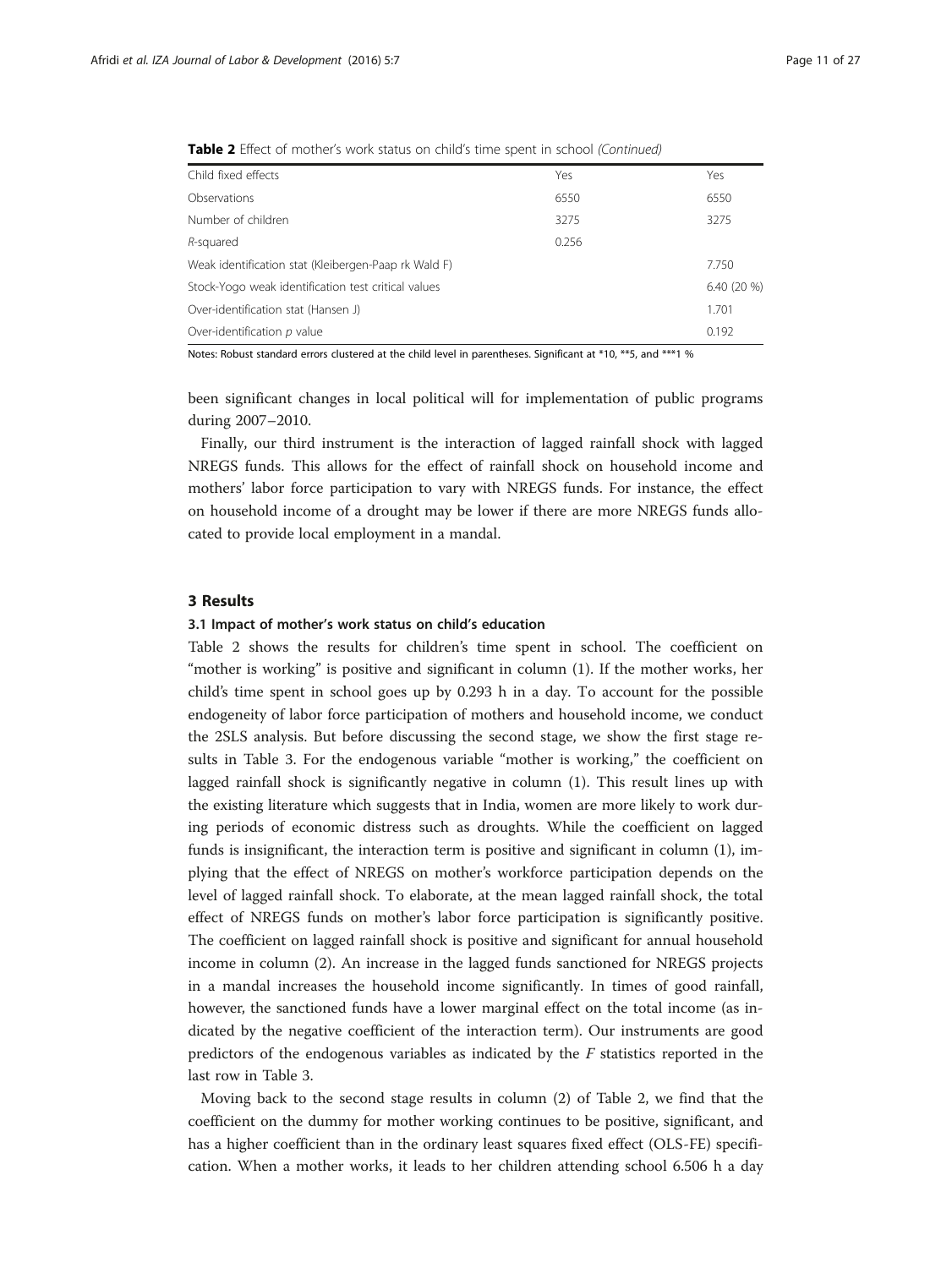<span id="page-11-0"></span>Table 3 First stage regressions (for 2SLS-FE regression in Table [2,](#page-9-0) column (2))

| Variable                                                                                  | Mother is<br>working | Annual household income in<br>thousands (Rs.) |  |  |
|-------------------------------------------------------------------------------------------|----------------------|-----------------------------------------------|--|--|
|                                                                                           | (1)                  | (2)                                           |  |  |
| Lagged rainfall shock                                                                     | $-0.207***$          | 7.607**                                       |  |  |
|                                                                                           | (0.021)              | (3.069)                                       |  |  |
| Lagged amount of sanctioned NREGS funds in crores (Rs.)                                   | 0.001                | $0.470*$                                      |  |  |
|                                                                                           | (0.001)              | (0.240)                                       |  |  |
| Lagged rainfall shock $\times$ lagged amount of sanctioned NREGS<br>funds in crores (Rs.) | $0.005***$           | $-0.593***$                                   |  |  |
|                                                                                           | (0.001)              | (0.095)                                       |  |  |
| Age 5 in 2007 $\times$ time                                                               | $-2.032***$          | 29.050                                        |  |  |
|                                                                                           | (0.171)              | (26.647)                                      |  |  |
| Age 6 in $2007 \times$ time                                                               | $-2.026***$          | 29.953                                        |  |  |
|                                                                                           | (0.173)              | (28.678)                                      |  |  |
| Age 7 in $2007 \times$ time                                                               | $-2.011***$          | 30.703                                        |  |  |
|                                                                                           | (0.172)              | (26.904)                                      |  |  |
| Age 8 in $2007 \times$ time                                                               | $-2.034***$          | 22.197                                        |  |  |
|                                                                                           | (0.172)              | (26.122)                                      |  |  |
| Age 9 in $2007 \times$ time                                                               | $-2.020***$          | 27.439                                        |  |  |
|                                                                                           | (0.171)              | (26.265)                                      |  |  |
| Age 10 in $2007 \times$ time                                                              | $-2.045***$          | 27.600                                        |  |  |
|                                                                                           | (0.171)              | (26.407)                                      |  |  |
| Age 11 in $2007 \times$ time                                                              | $-2.007***$          | 23.858                                        |  |  |
|                                                                                           | (0.172)              | (26.676)                                      |  |  |
| Age 12 in $2007 \times$ time                                                              | $-2.071***$          | 25.730                                        |  |  |
|                                                                                           | (0.170)              | (26.437)                                      |  |  |
| Age 13 in $2007 \times$ time                                                              | $-2.051***$          | 35.460                                        |  |  |
|                                                                                           | (0.176)              | (28.385)                                      |  |  |
| Age 14 in $2007 \times$ time                                                              | $-2.065***$          | 25.810                                        |  |  |
|                                                                                           | (0.171)              | (27.004)                                      |  |  |
| Female child x time                                                                       | 0.011                | 1.936                                         |  |  |
|                                                                                           | (0.015)              | (1.822)                                       |  |  |
| Household size                                                                            | $-0.005$             | 4.903***                                      |  |  |
|                                                                                           | (0.007)              | (1.499)                                       |  |  |
| Number of males in the age group 16-60                                                    | $-0.018$             | 1.104                                         |  |  |
|                                                                                           | (0.014)              | (2.697)                                       |  |  |
| Average age of household members                                                          | $-0.001$             | $-0.327$                                      |  |  |
|                                                                                           | (0.002)              | (0.305)                                       |  |  |
| Land owned (acres) by household in $2007 \times$ time                                     | $-0.007**$           | 0.445                                         |  |  |
|                                                                                           | (0.003)              | (0.554)                                       |  |  |
| Household's asset (index) in 2007 x time                                                  | $-0.016***$          | 3.713***                                      |  |  |
|                                                                                           | (0.006)              | (1.047)                                       |  |  |
| Mandal level total night lights in $2006 \times$ time                                     | $0.000***$           | 0.001                                         |  |  |
|                                                                                           | (0.000)              | (0.003)                                       |  |  |
| NREGS phase 1 district $\times$ time                                                      | $-0.223***$          | 9.933***                                      |  |  |
|                                                                                           | (0.028)              | (3.695)                                       |  |  |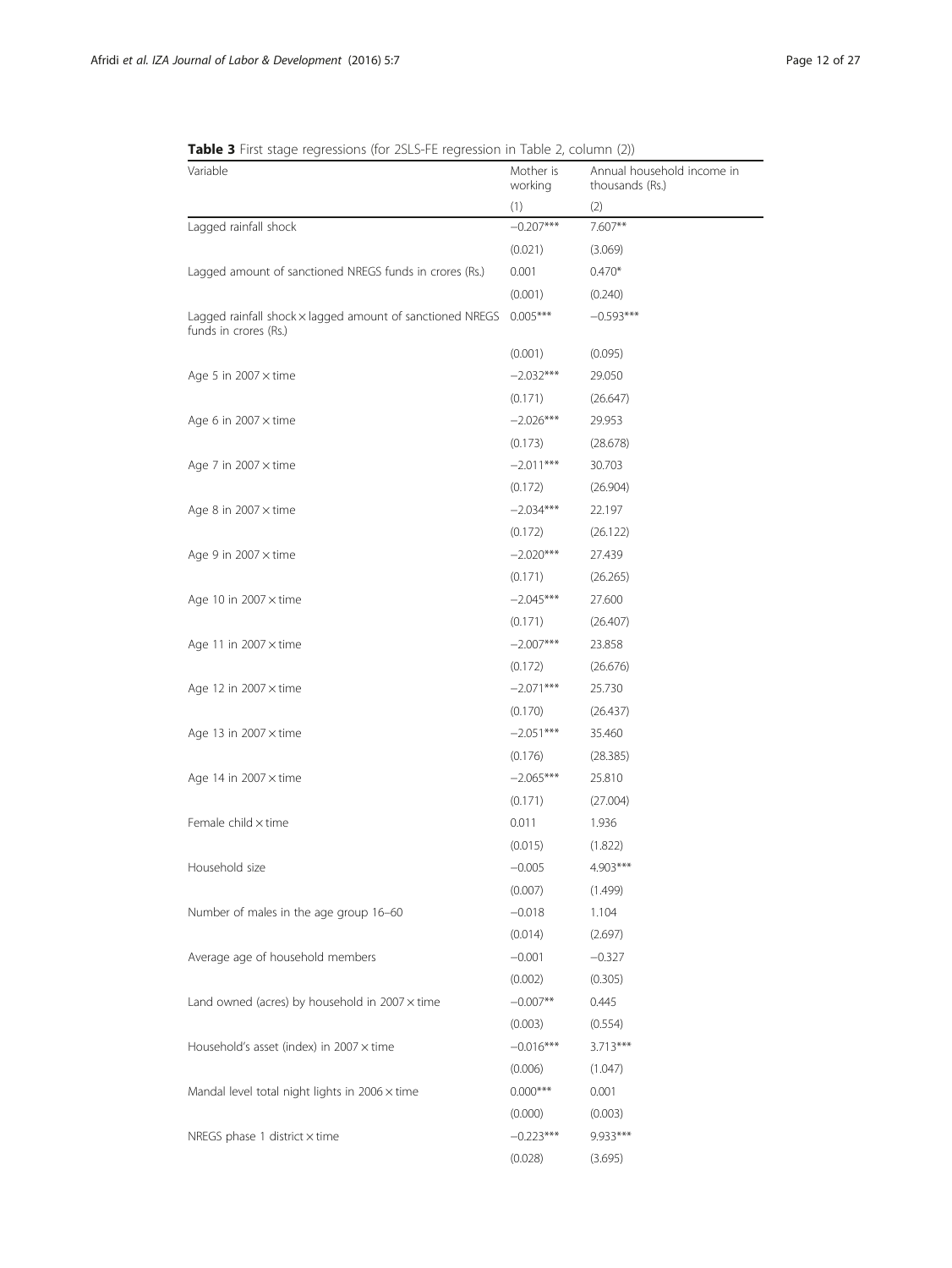| Baseline enrolment rate in the district $\times$ time       | $1.945***$ | $-6.986$ |
|-------------------------------------------------------------|------------|----------|
|                                                             | (0.164)    | (25.301) |
| Child fixed effects                                         | Yes        | Yes      |
| Observations                                                | 6550       | 6550     |
| Number of children                                          | 3275       | 3275     |
| R-squared                                                   | 0.297      | 0.128    |
| Angrist-Pischke multivariate F stat of excluded instruments | 33.75      | 14.27    |

Table 3 First stage regressions (for 2SLS-FE regression in Table [2,](#page-19-0) column (2)) (Continued)

Notes: Robust standard errors clustered at the child level in parentheses. Significant at \*10, \*\*5, and \*\*\*1 %

more. This effect is over and above the income effect from working, the point estimate of which is positive but not significant.

The coefficient of the 2SLS estimator measures the local average treatment effect (LATE)—the impact on time spent in school among children whose mothers changed their labor force participation status—in contrast to the OLS estimator which measures the impact of mothers' labor force participation for the full sample.<sup>23</sup> The increase in the magnitude of the 2SLS coefficient, as compared to the OLS, typically suggests that the impact of the treatment on those who changed their behavior (referred to as compliers) is much larger than on the rest of the population (Angrist and Pischke ([2009](#page-25-0)), Chapter 4.4–4.5).  $24$  Further, the instruments pass the over-identification test and the weak identification critical value cut-offs.<sup>25</sup>

The significant coefficient on the age dummies, interacted with time, declines at higher age groups. Thus, the older the child, the smaller is the point estimate on the increase in time spent in school. This reflects the higher opportunity cost of time in school for older children. The negative coefficient on the initial district level average enrolment rate in both the OLS-FE and 2SLS-FE specifications, together with the positive coefficient on age dummies interacted with time, suggests that in districts where school participation was high prior to 2007, there was a smaller increase in time spent in school between 2007 and 2009–2010.26

The large increase in the number of hours spent in school suggests that mothers' work may play an important role in the school enrolment decisions of children. We, therefore, estimate the same specification used for time spent in school but with the dependent variable "enrolment status." The results are shown in Table [4](#page-13-0). While the impact of a mother working on her child's school enrolment status is insignificant in OLS, it is positive and significant in the 2SLS estimate—probability of a child being enrolled in school rises by 47.2 percentage points. There are two factors that may drive this result. First, those children who are 5 years old and not enrolled in school at the baseline may enrol in a primary school as they get older if their mothers work. Second, typically children in older cohort at the baseline tend to drop out of school over time. Mothers entering the workforce may result in lower drop outs. This 47.2 percentage point increase in the probability of enrolment can potentially account for almost half of the increase in the time spent in school.<sup>27</sup>

The impact of current household income is positive and significant (0.003) when the dependent variable is enrolment status of the child. This suggests that any income effect of changes in labor force participation status of a mother (or parents and other household members) predominantly influences enrolment decisions. This contrasts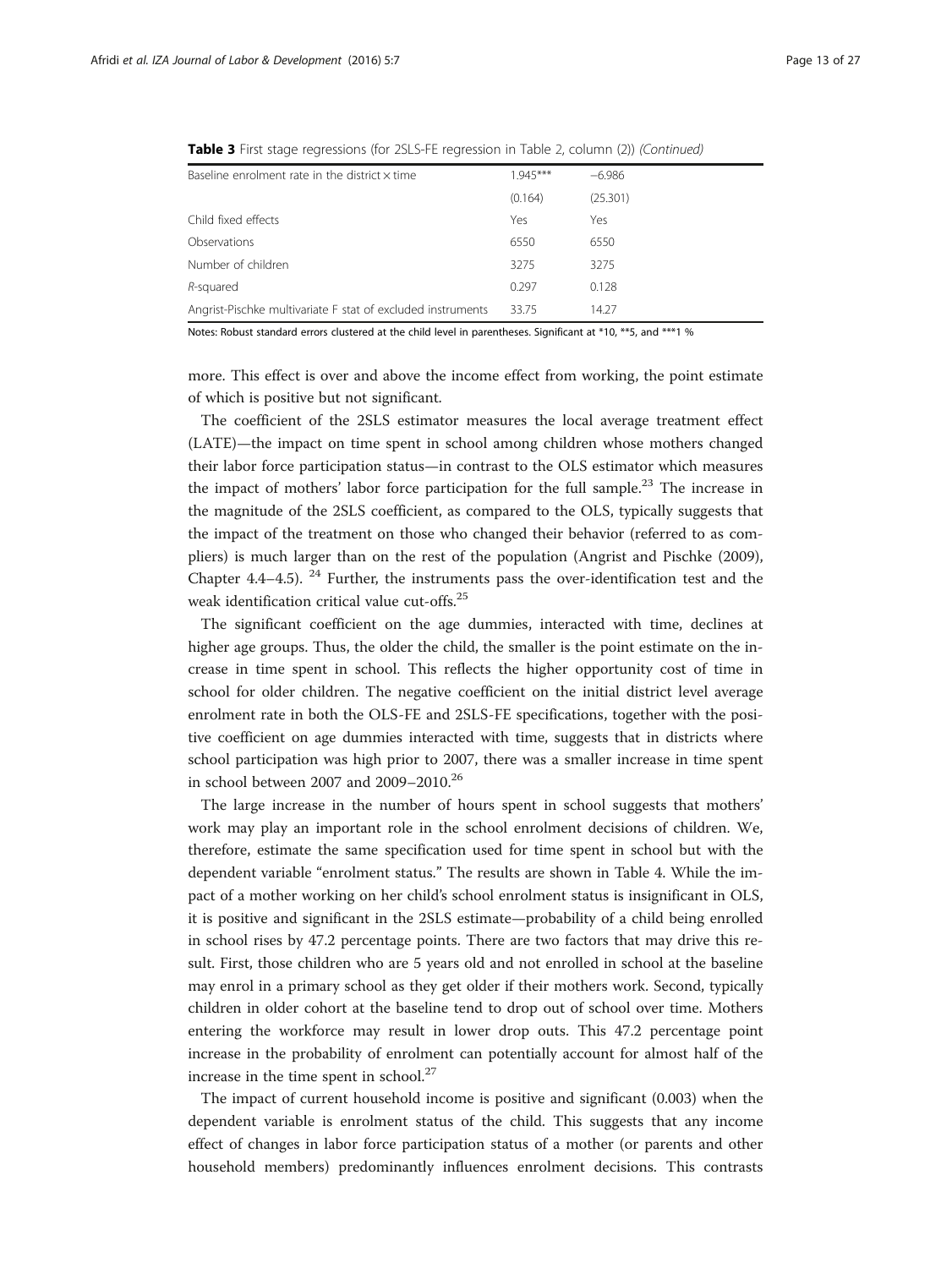| Variable                                              | Enrolment  |             |  |  |
|-------------------------------------------------------|------------|-------------|--|--|
|                                                       | OLS-FE     | 2SLS-FE     |  |  |
|                                                       | (1)        | (2)         |  |  |
| Mother is working                                     | $-0.009$   | $0.472***$  |  |  |
|                                                       | (0.017)    | (0.138)     |  |  |
| Annual household income in thousands (Rs.)            | 0.0002     | $0.003**$   |  |  |
|                                                       | (0.0001)   | (0.002)     |  |  |
| Age 5 in 2007 $\times$ time                           | $0.539***$ | $0.898***$  |  |  |
|                                                       | (0.116)    | (0.177)     |  |  |
| Age 6 in $2007 \times$ time                           | $0.308***$ | $0.661***$  |  |  |
|                                                       | (0.119)    | (0.183)     |  |  |
| Age 7 in 2007 $\times$ time                           | 0.168      | $0.512***$  |  |  |
|                                                       | (0.116)    | (0.177)     |  |  |
| Age 8 in $2007 \times$ time                           | 0.136      | $0.522***$  |  |  |
|                                                       | (0.117)    | (0.183)     |  |  |
| Age 9 in 2007 $\times$ time                           | 0.102      | $0.457***$  |  |  |
|                                                       | (0.115)    | (0.174)     |  |  |
| Age 10 in $2007 \times$ time                          | 0.096      | $0.467***$  |  |  |
|                                                       | (0.114)    | (0.178)     |  |  |
| Age 11 in $2007 \times$ time                          | 0.063      | $0.431**$   |  |  |
|                                                       | (0.116)    | (0.178)     |  |  |
| Age 12 in $2007 \times$ time                          | 0.046      | $0.433**$   |  |  |
|                                                       | (0.113)    | (0.179)     |  |  |
| Age 13 in $2007 \times$ time                          | $-0.036$   | $0.312*$    |  |  |
|                                                       | (0.123)    | (0.184)     |  |  |
| Age 14 in $2007 \times$ time                          | $-0.004$   | $0.382**$   |  |  |
|                                                       | (0.118)    | (0.185)     |  |  |
| Female child x time                                   | $-0.010$   | $-0.023$    |  |  |
|                                                       | (0.014)    | (0.018)     |  |  |
| Household size                                        | $-0.017**$ | $-0.031**$  |  |  |
|                                                       | (0.008)    | (0.012)     |  |  |
| Number of males in the age group 16-60                | 0.0001     | 0.006       |  |  |
|                                                       | (0.015)    | (0.019)     |  |  |
| Average age of household members                      | $0.004**$  | $0.006**$   |  |  |
|                                                       | (0.002)    | (0.003)     |  |  |
| Land owned (acres) by household in $2007 \times$ time | $-0.001$   | 0.000       |  |  |
|                                                       | (0.002)    | (0.004)     |  |  |
| Household's asset (index) in $2007 \times$ time       | $0.013***$ | 0.011       |  |  |
|                                                       | (0.005)    | (0.008)     |  |  |
| Mandal level total night lights in $2006 \times$ time | $0.00004*$ | 0.00001     |  |  |
|                                                       | (0.00002)  | (0.00003)   |  |  |
| NREGS phase 1 district $\times$ time                  | $-0.033*$  | $0.074*$    |  |  |
|                                                       | (0.019)    | (0.042)     |  |  |
| Baseline enrolment rate in the district $\times$ time | $-0.230*$  | $-0.720***$ |  |  |
|                                                       | (0.126)    | (0.208)     |  |  |

<span id="page-13-0"></span>Table 4 Effect of mother's work status on child's school enrolment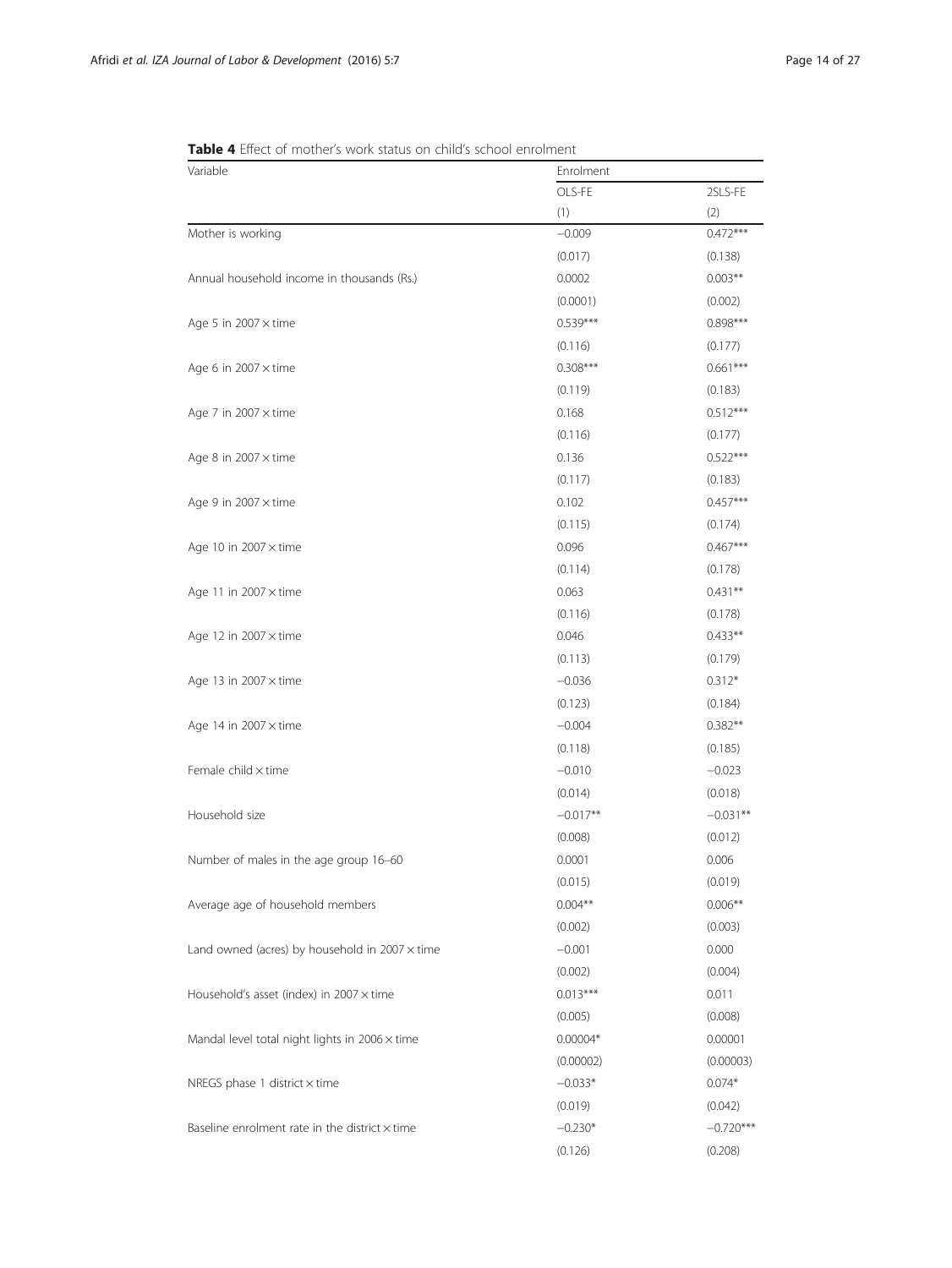| Child fixed effects                                  | Yes   | Yes          |
|------------------------------------------------------|-------|--------------|
| Observations                                         | 6550  | 6550         |
| Number of children                                   | 3275  | 3275         |
| R-squared                                            | 0.249 |              |
| Weak identification stat (Kleibergen-Paap rk Wald F) |       | 7.750        |
| Stock-Yogo weak identification test critical values  |       | $6.40(20\%)$ |
| Over-identification stat (Hansen J)                  |       | 1.439        |
| Over-identification $p$ value                        |       | 0.230        |

**Table 4** Effect of mother's work status on child's school enrolment (Continued)

Notes: Robust standard errors clustered at the child level in parentheses. Significant at \*10, \*\*5, and \*\*\*1 %

with the insignificance of household income on the child's time spent in school (Table [2](#page-9-0)), an outcome that measures both the extensive (enrolment) and the intensive margins (more regular attendance) of children's school participation.

While we find that the time spent in school has risen due to mother's participation in the workforce, a pertinent question to ask is whether there was a concomitant improvement in the educational attainment of a child. Therefore, we conduct our analysis for grade attainment by a child with the dependent variable "actual grade attainment of a child divided by the grade the child should have completed at her/his age" with the same specification. The sample for this outcome, therefore, consists of children aged 6–14 years. We find a significant effect of mother's work participation on her child's grade progression—as reported in Table [5](#page-15-0)—the gap between a child's actual and ideal grade declines by 40.6 percentage points.  $28$  We do not find any heterogeneity in the average impact for any of our measures of educational attainment.<sup>29</sup> To elaborate, the impact of mother's work is significant and of comparable magnitude across both genders and age groups (younger children or 5- to 10-year-olds and older children or 11 to 14-year-olds in 2007). The significant impact on the older age group of children, in particular, cannot be explained away by the argument that the mothers use schools as day care centers while they work.

#### 3.2 Robustness checks

In this section, we report further robustness tests of our results for time spent in school by accounting for alternative confounding mechanisms in Table [6](#page-16-0).<sup>30</sup>

While the Right to Education Act, which aims to increase school participation rates of disadvantaged children, was implemented in Andhra Pradesh (and nationwide) after our study period in April 2010, it may have been preceded by construction of additional schools which may in turn be correlated with NREGS intensity at the mandal level. $31$ Using school administrative data from the District Information System for Education (DISE) at the mandal level for the years 2006 and 2009, we include the number of schools as a control variable to address this concern. We do not find any significant change on the coefficient of "mother working" in column (2) of Table  $6^{32}$ 

In our analysis, so far, we have focused on the working status of the mother. However, if mothers' and fathers' decisions to work are correlated and the NREGS program affects fathers' work status as well, then our analysis may be identifying the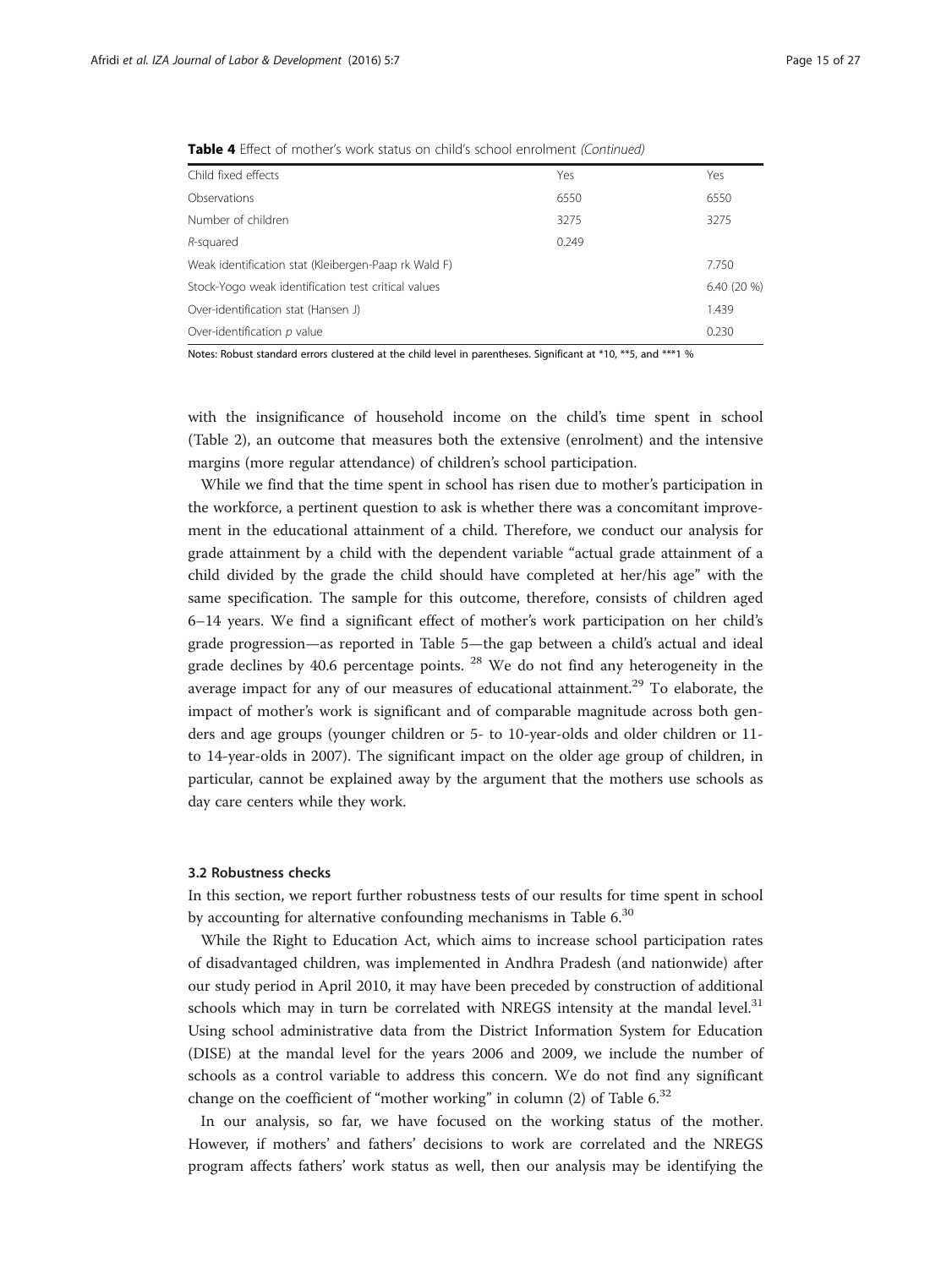<span id="page-15-0"></span>Table 5 Effect of mother's work status on child's grade progression

| Variable                                             | OLS-FE     | 2SLS-FE     |
|------------------------------------------------------|------------|-------------|
|                                                      | (1)        | (2)         |
| Mother is working                                    | $0.060***$ | $0.406***$  |
|                                                      | (0.014)    | (0.101)     |
| Annual household income in thousands (Rs.)           | 0.00001    | 0.0002      |
|                                                      | (0.0001)   | (0.001)     |
| Other control variables                              | Yes        | Yes         |
| Child fixed effects                                  | Yes        | Yes         |
| Observations                                         | 4218       | 4218        |
| Number of children                                   | 2109       | 2109        |
| R-squared                                            | 0.046      |             |
| Weak identification stat (Kleibergen-Paap rk Wald F) |            | 7.387       |
| Stock-Yogo weak identification test critical values  |            | 6.40 (20 %) |
| Over-identification stat (Hansen J)                  |            | 0.384       |
| Over-identification p value                          |            | 0.535       |

Notes: Robust standard errors clustered at the child level in parentheses. Significant at \*10, \*\*5, and \*\*\*1 %. Additional control variables included are as follows: time interacted with age dummies, time interacted with gender, household size, number of males in the age group 16–60, average age of household members, land owned by household in 2007 interacted with time, household's asset (index) in 2007 interacted with time, time trends depending on whether the district is a NREGS phase 1 district, mandal level total night lights in 2006, and baseline enrolment rate in the district. The same set of instruments (lagged rainfall shock, lagged amount fund sanctioned in NREGS, and their interaction) is used for annual household income and mother's working status

impact of fathers' work status. However, inclusion of this variable does not affect the coefficient of the mothers' workforce participation in column (3).

Past rainfall shocks as well as income earned from participation in the NREGS in previous periods may affect current schooling through an effect on current household wealth. For example, households may have bought or sold assets in response to the shocks and NREGS work opportunities in the previous periods. However, inclusion of current wealth may be endogenous as decisions to accumulate assets may correlate with schooling as well as labor supply decisions. Hence, we have included baseline household wealth trends in our main specification. However, in order to see whether our estimated coefficient is affected by lagged effects of shocks and program fund allocation on household wealth, we include current household wealth as a regressor. Results in column (4) suggest that the inclusion of this variable does not have any significant impact on our estimated coefficient on mother's work status. Similarly, past NREGS work may affect migration in the household and that may impact schooling outcomes directly. To see whether this is the case, we control directly for the number of household members who were present in the previous YLS round but are absent in the current round to approximate migration. $33$  Again, the inclusion of this variable does not affect our results (column (5)).

It has been contended that NREGS may affect wages for private work in the local labor market. If any increase in past wages influences current wages (Kaur [2014](#page--1-0)), it may affect current school outcomes. The inclusion of current income in our main specification accounts for this possibility. However, to show that our results are robust to any remaining concerns on this count, we control for the highest current daily wage for males and females in the local community (columns  $(6)$  and  $(7)$ ).<sup>34</sup> Again, the coefficient on mother's work remains unchanged.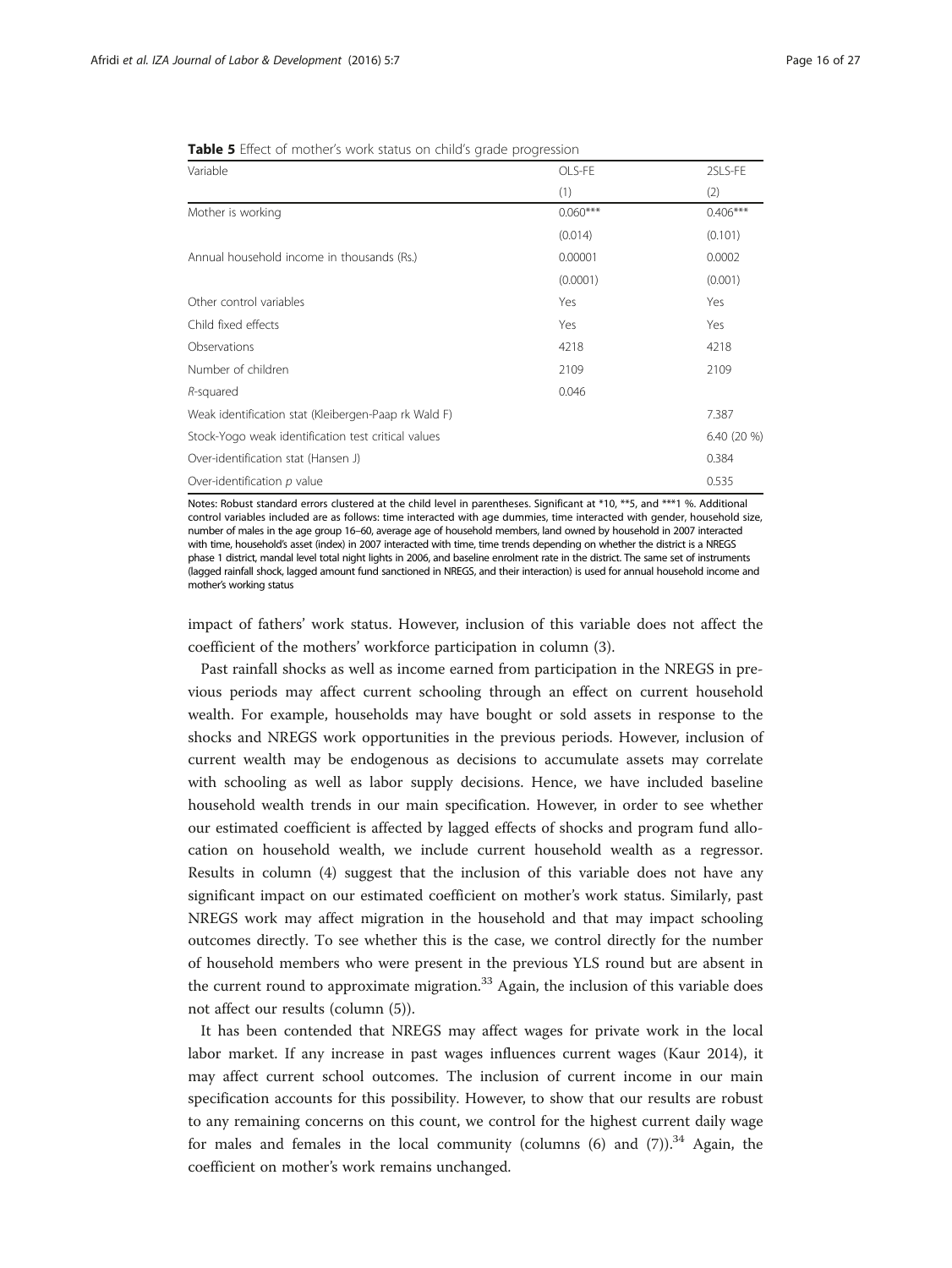<span id="page-16-0"></span>Table 6 Robustness checks for the effect of mother's work status on child's time spent in school (2SLS-FE)

| Variable                                                       | Time spent in school |                   |                   |                   |                   |                   |                   |                   |                   |
|----------------------------------------------------------------|----------------------|-------------------|-------------------|-------------------|-------------------|-------------------|-------------------|-------------------|-------------------|
|                                                                | (1)                  | (2)               | (3)               | (4)               | (5)               | (6)               | (7)               | (8)               | (9)               |
| Mother is working                                              | $6.506***$           | $7.047***$        | $6.472***$        | $6.556***$        | $6.453***$        | $6.421***$        | $6.611***$        | $6.151***$        | $6.498***$        |
|                                                                | (1.102)              | (1.299)           | (1.106)           | (1.104)           | (1.095)           | (1.074)           | (1.164)           | (1.018)           | (1.102)           |
| Number of schools in<br>the mandal                             |                      | Yes               |                   |                   |                   |                   |                   |                   |                   |
| Father is working                                              |                      |                   | Yes               |                   |                   |                   |                   |                   |                   |
| Asset quartiles                                                |                      |                   |                   | Yes               |                   |                   |                   |                   |                   |
| Number of household<br>members who<br>migrated                 |                      |                   |                   |                   | Yes               |                   |                   |                   |                   |
| Maximum daily male<br>wage rate in the<br>community            |                      |                   |                   |                   |                   | Yes               |                   |                   |                   |
| Maximum daily female<br>wage rate in the<br>community          |                      |                   |                   |                   |                   |                   | Yes               |                   |                   |
| Number of NREGS<br>social audits in<br>$m$ andal $\times$ time |                      |                   |                   |                   |                   |                   |                   | Yes               |                   |
| Number of household<br>members aged above<br>60 years          |                      |                   |                   |                   |                   |                   |                   |                   | Yes               |
| Other control variables                                        | Yes                  | Yes               | Yes               | Yes               | Yes               | Yes               | Yes               | Yes               | Yes               |
| Child fixed effects                                            | Yes                  | Yes               | Yes               | Yes               | Yes               | Yes               | Yes               | Yes               | Yes               |
| Observations                                                   | 6550                 | 6550              | 6550              | 6550              | 6550              | 6182              | 6182              | 6550              | 6550              |
| Number of children                                             | 3275                 | 3275              | 3275              | 3275              | 3275              | 3091              | 3091              | 3275              | 3275              |
| Weak identification<br>stat (Kleibergen-Paap<br>rk Wald F)     | 7.750                | 4.361             | 7.733             | 7.913             | 7.758             | 6.736             | 6.501             | 7.025             | 7.778             |
| Stock-Yogo weak<br>identification test<br>critical values      | 6.40<br>(20, 96)     | 5.45<br>$(25 \%)$ | 6.40<br>$(20 \%)$ | 6.40<br>$(20 \%)$ | 6.40<br>$(20 \%)$ | 6.40<br>$(20 \%)$ | 6.40<br>$(20 \%)$ | 6.40<br>$(20 \%)$ | 6.40<br>$(20\% )$ |
| Over-identification stat<br>(Hansen J)                         | 1.701                | 0.191             | 1.649             | 1.809             | 1.730             | 0.932             | 1.905             | 1.619             | 1.695             |
| Over-identification<br>p value                                 | 0.192                | 0.662             | 0.199             | 0.179             | 0.188             | 0.334             | 0.168             | 0.203             | 0.193             |

Notes: Robust standard errors clustered at the child level in parentheses. Significant at \*10, \*\*5, and \*\*\*1 %. Additional control variables included are as follows: household income, time interacted with age dummies, time interacted with gender, household size, number of males in the age group 16–60, average age of household members, land owned by household in 2007 interacted with time, household's asset (index) in 2007 interacted with time, time trends depending on whether the district is a NREGS phase 1 district, mandal level total night lights in 2006, and baseline enrolment rate in the district. Instruments as mentioned in Table [5](#page-15-0)

The NREGS mandates the conduct of regular audits of program projects by local stakeholders.<sup>35</sup> Since one of the objectives of the audits is to make beneficiary households aware of their rights and entitlements, it is possible that a higher frequency of these audits leads to a greater demand for access to better quality schools by parents as well as a rise in women's participation in the NREGS and in the workforce. Hence, any observed relationship between mother's labor market participation and children's time in school could be driven by a rise in households' awareness levels. To control for this, we allow the trend to depend on the number of social audits that have taken place in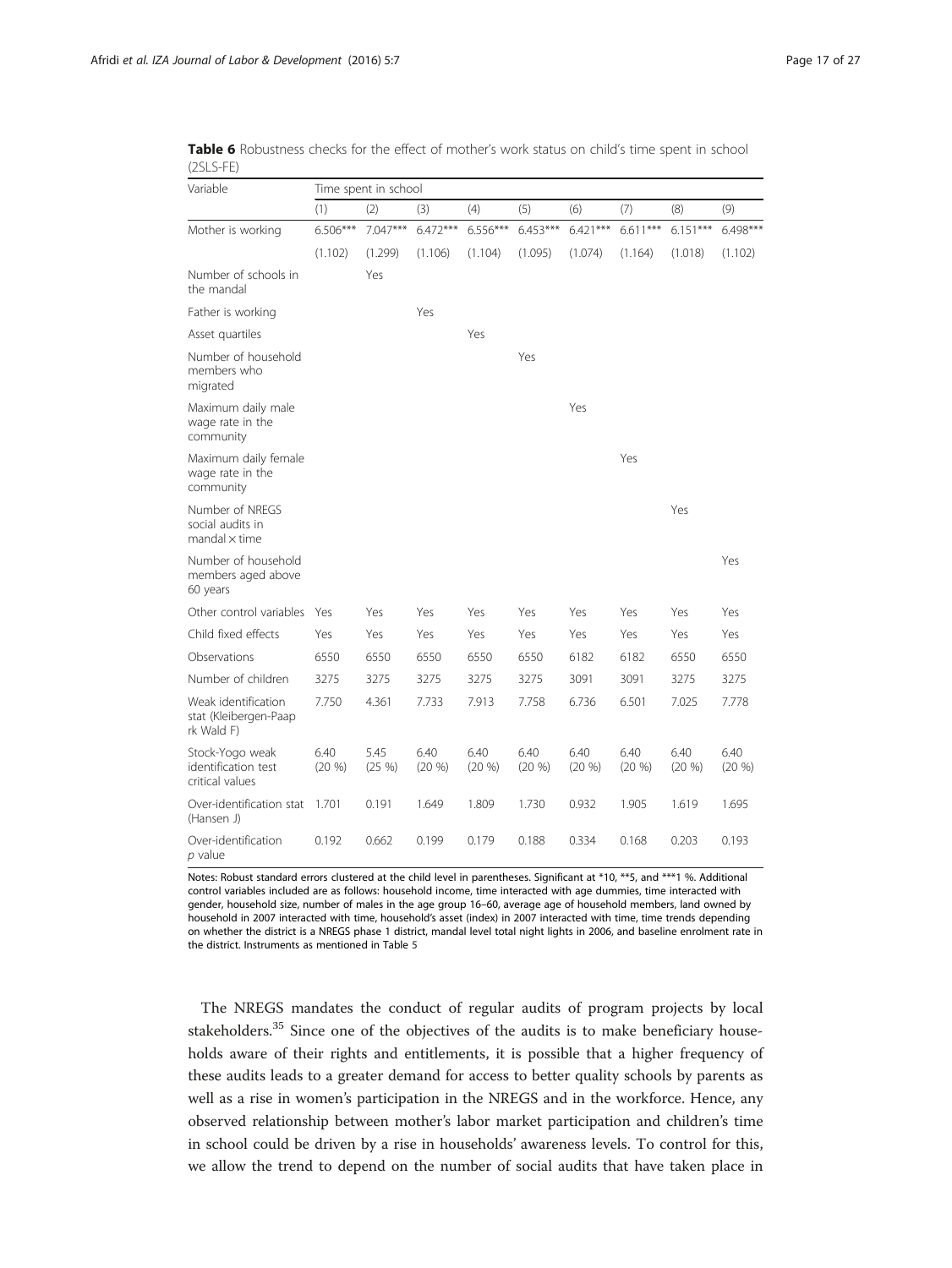<span id="page-17-0"></span>the mandal between the two survey rounds interacted with time in column (8). Our results are unaffected.

Finally, to test for the possibility that schools substitute for day care for working mothers, we control for the demographic composition of the household in column (9) in Table [6](#page-16-0). The effect of mothers working on children's time in school should be insignificant if there are older siblings or grandparents in the household to take care of the younger ones. But the interpretation of our results is unchanged when we control for the presence of older siblings and of household members in the 60+ age group.

### 4 Discussion of results

Our results establish that when a mother works, there is a significant, positive impact on her children's educational attainment. Since we have accounted for any income effects in our specification, can an improvement in mothers' say in household decisionmaking when she participates in the labor market explain our results? If so, we should see a positive effect of mother's labor force participation on other schooling indicators that provide more direct evidence on investments in children. We, therefore, use household level data on the share of total expenditure that is spent on education to test our hypothesis further.<sup>36</sup>

Our specification is now run at the household level (since these data are not available at the child level) with additional controls for the number of children in the 5–17 age group (boys and girls separately), the square of the number of these children and the average age and gender composition of this group in the household. Our main coefficient of interest is working status of the mother of the indexed child and his/her siblings in the household.

We find no significant result for the overall sample. Stratifying the households by baseline land ownership, we find significant results only for households with less than median landownership. We report only these significant results in Table [7](#page-18-0) (other results are available on request). The analysis suggests that mothers' participation in the labor force increases the share of total expenditure that is spent on schooling expenses for the less landed households. When mothers work, the share of expenditure towards education rises by 3.8 percentage points. The rise in the share of expenditure is largely accounted by fees, tuition, and school uniform (column (2)). This indicates that mothers' labor force participation is indeed leading to more investment in education in less landed households.<sup>37</sup>

To explore the bargaining power mechanism further, we use data available in the second round of the YLS to analyze whether participation in the labor market led to improvements in mothers' decision-making abilities within households.<sup>38</sup> Our dependent variable is the binary response to two questions, each, for three sources of household income:

- 1. "Is the caregiver responsible for making the key decisions about any of the plots (land)/work for wages activities (wage activities)/business and self-employment activities (business and self-employment)?"
- 2. "Does the caregiver control the use of the earnings from the sale of goods or rent from any of these plots (earnings from land)/from any work for wages activities (earnings from wage activities)/from any business and self-employment activities (earnings from business and self-employment)?"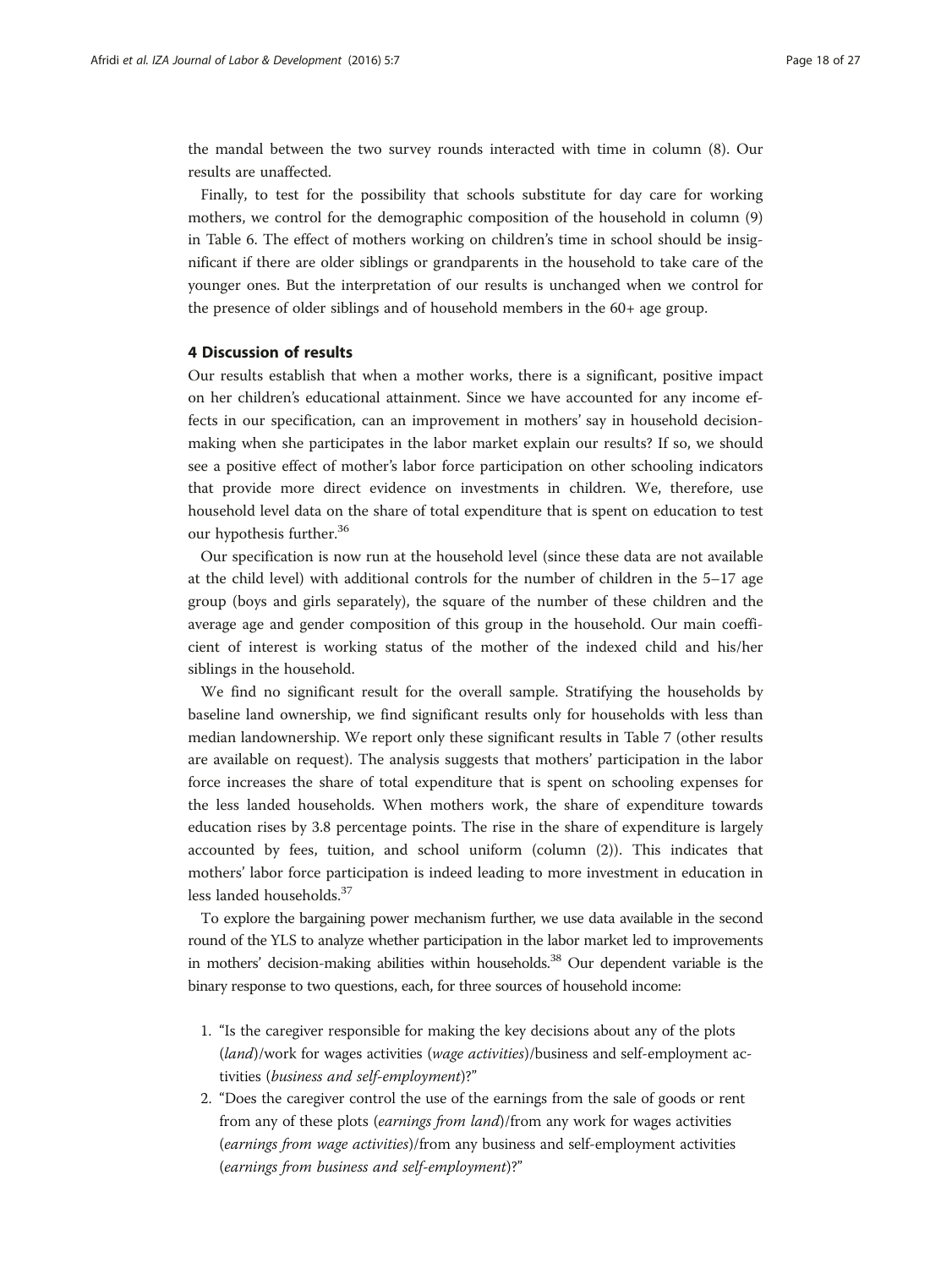| Variable                                                  | Baseline land $\leq$ median                    |                                                              |                                        |  |  |  |
|-----------------------------------------------------------|------------------------------------------------|--------------------------------------------------------------|----------------------------------------|--|--|--|
|                                                           | Budget share of total<br>education expenditure | Budget share of school fees,<br>uniform, and private tuition | Budget share of<br>books and transport |  |  |  |
|                                                           | (1)                                            | (2)                                                          | (3)                                    |  |  |  |
| Mother is working                                         | $0.038*$                                       | $0.031*$                                                     | 0.007                                  |  |  |  |
|                                                           | (0.023)                                        | (0.018)                                                      | (0.012)                                |  |  |  |
| Other control variables                                   | Yes                                            | Yes                                                          | Yes                                    |  |  |  |
| Household fixed effects                                   | Yes                                            | Yes                                                          | Yes                                    |  |  |  |
| Observations                                              | 1998                                           | 2000                                                         | 2010                                   |  |  |  |
| Number of households                                      | 999                                            | 1000                                                         | 1005                                   |  |  |  |
| Weak identification stat<br>(Kleibergen-Paap rk Wald F)   | 3.256                                          | 3.254                                                        | 3.437                                  |  |  |  |
| Stock-Yogo weak<br>identification test critical<br>values | 5.45 (25 %)                                    | 5.45 (25 %)                                                  | 5.45 (25 %)                            |  |  |  |
| Over-identification stat<br>(Hansen J)                    | 0.150                                          | 0.296                                                        | 0.009                                  |  |  |  |
| Over-identification $p$ value                             | 0.699                                          | 0.586                                                        | 0.921                                  |  |  |  |

<span id="page-18-0"></span>Table 7 Effect of mother's work status on household's budget share on education (2SLS-FE)

Notes: Robust standard errors clustered at the household level in parentheses. Significant at \*10, \*\*5, and \*\*\*1 %. Additional control variables are as follows: average age of children in the school-going age (5–17 years), number of boys in school-going age, number of girls in school-going age, square of number of boys in school-going age, square of number of girls in school-going age, household income, household size, number of males in the age group 16–60, average age of household members, land owned by household in 2007 interacted with time, household's asset (index) in 2007 interacted with time, time trends depending on whether the district is a NREGS phase 1 district, mandal level total night lights in 2006, and baseline enrolment rate in the district. Instruments are as mentioned in Table [5](#page-15-0)

The sample is restricted to caregivers who are mothers in age group 16– 60 years. Our main variable of interest is whether the mother works. Results for the 2SLS specification are reported in Table [8](#page-19-0). The positive and significant coefficient on "mother is working" across all outcomes suggests that greater participation of mothers in the labor market does increase the say and control these women have on important decisions being made within the household. In rural areas, earnings from land, wages, and business and self-employment activities are likely to be the most important sources of income for households. This result, therefore, bolsters our claim that an increase in work opportunities for women is likely to have a positive effect on their decision-making abilities within the household.<sup>39</sup>

### 5 Conclusion

We utilize the sub-district level temporal variation in the intensity of the National Rural Employment Guarantee Scheme (NREGS) and in rainfall shocks in Andhra Pradesh (AP) to determine the effect of exogenous changes in the demand for labor on women's labor force participation and thereby their children's educational outcomes.

Using panel data from the Young Lives Study for 2007 and 2009–2010, we find that participation of mothers in the workforce has a positive effect on the probability of her children being enrolled in school and her children's time in school. This carries implications for the latter's educational attainment as well. Specifically, children whose mothers work move closer to their ideal grade for age.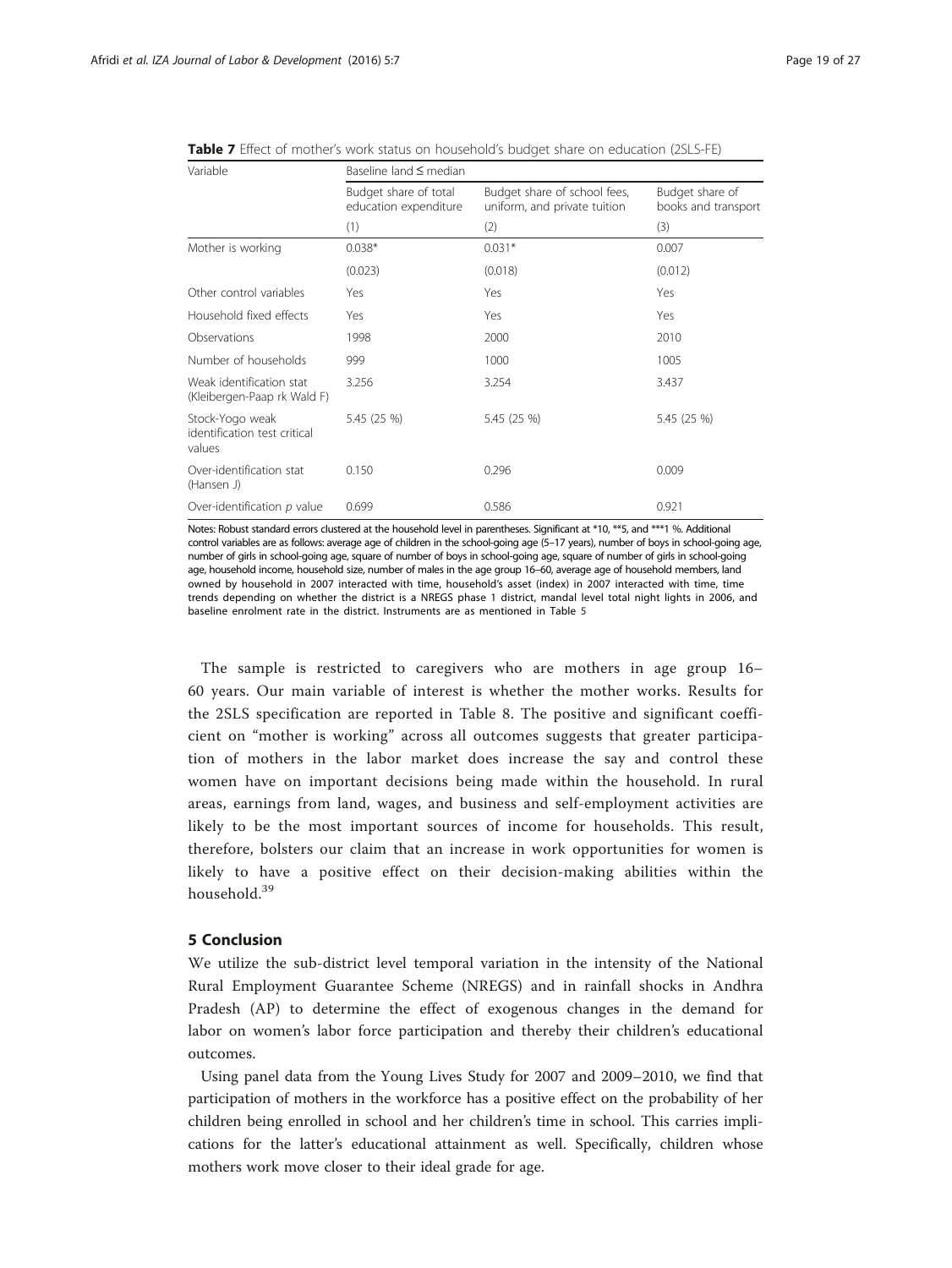<span id="page-19-0"></span>

| <b>Table 8</b> Effect of mother's work status on her decision-making within household (2SLS) |  |
|----------------------------------------------------------------------------------------------|--|
|----------------------------------------------------------------------------------------------|--|

| Variable                                                   | Land       | Earnings<br>from land                           | Wage<br>activities | Earnings<br>from wage<br>activities | Business and<br>self-employment | Earnings from<br>business and<br>self-employment |
|------------------------------------------------------------|------------|-------------------------------------------------|--------------------|-------------------------------------|---------------------------------|--------------------------------------------------|
|                                                            | (1)        | (2)                                             | (3)                | (4)                                 | (5)                             | (6)                                              |
| Mother is working                                          | $0.840***$ | $1.046***$                                      | $0.908***$         | $1.404***$                          | $0.733**$                       | $1.063**$                                        |
|                                                            | (0.248)    | (0.262)                                         | (0.287)            | (0.384)                             | (0.347)                         | (0.424)                                          |
| Observations                                               | 1881       | 1908                                            | 1498               | 1472                                | 452                             | 450                                              |
| Weak identification<br>stat (Kleibergen-Paap<br>rk Wald F) | 8.282      | 9.707                                           | 4.151              | 3.370                               | 3.560                           | 7.340                                            |
| Stock-Yogo weak<br>identification test<br>critical values  |            | 8.18 (15 %) 8.18 (15 %) 5.45 (25 %) 5.45 (25 %) |                    |                                     | 5.45 (25 %)                     | 6.40(20%                                         |
| Over-identification<br>stat (Hansen J)                     | 0.00957    | 0.304                                           | 1.220              | 0.731                               | 0.0469                          | 0.0605                                           |
| Over-identification<br>p value                             | 0.922      | 0.581                                           | 0.269              | 0.393                               | 0.829                           | 0.806                                            |

Notes: Robust standard errors clustered at the community level in parentheses. Significant at \*10, \*\*5, and \*\*\*1 %. Other control variables include the following: mother's age, mother's age squared, mother's highest grade passed, number of sons and daughters in the age group of 0–5, 6–14, and 15 or above (separately), household size, number of males in the age group 16–60, average age of household members, household income, land owned by household, household's asset index, religion, caste, whether the district is a NREGS phase 1 district, and mandal level total night lights in 2006. Instruments as mentioned in Table [5](#page-15-0)

We find evidence that suggests that the positive impact of mothers' participation in work could be due to her improved position in household decisionmaking. Our assertion is supported by recent qualitative evidence on the empowering effects of NREGS on rural women (Pankaj and Tankha [2010;](#page--1-0) Khera and Nayak [2009](#page--1-0)).

Although our results are contextual and specific to AP—a state which has traditionally exhibited high rates of women's participation in work relative to the national average and has also been among the best implementers of the NREGS since its inception—they provide strong evidence of the beneficial effects of increasing women's participation in the labor force. Furthermore, the findings suggest that the design of public programs matter and have consequences beyond those intended by policy makers.

### Endnotes

1 <http://nrega.nic.in/rajaswa.pdf>

 $2$ We are abstracting from any long-term effects of changes in fertility due to increased labor force participation of women since we are looking at these changes over a short period of 2 to 3 years.

<sup>3</sup>Data for 2002 (round 1 of YLS) are not comparable to the 2007 and 2009-2010 data (rounds 2 and 3 of YLS, respectively) because of differing methods of measuring labor supply. Moreover, there are no data on income earned by the household in 2002.

<sup>4</sup>We measure grade progression as the ratio of actual grade completed to the ideal grade for age. Details in Section [3](#page-10-0).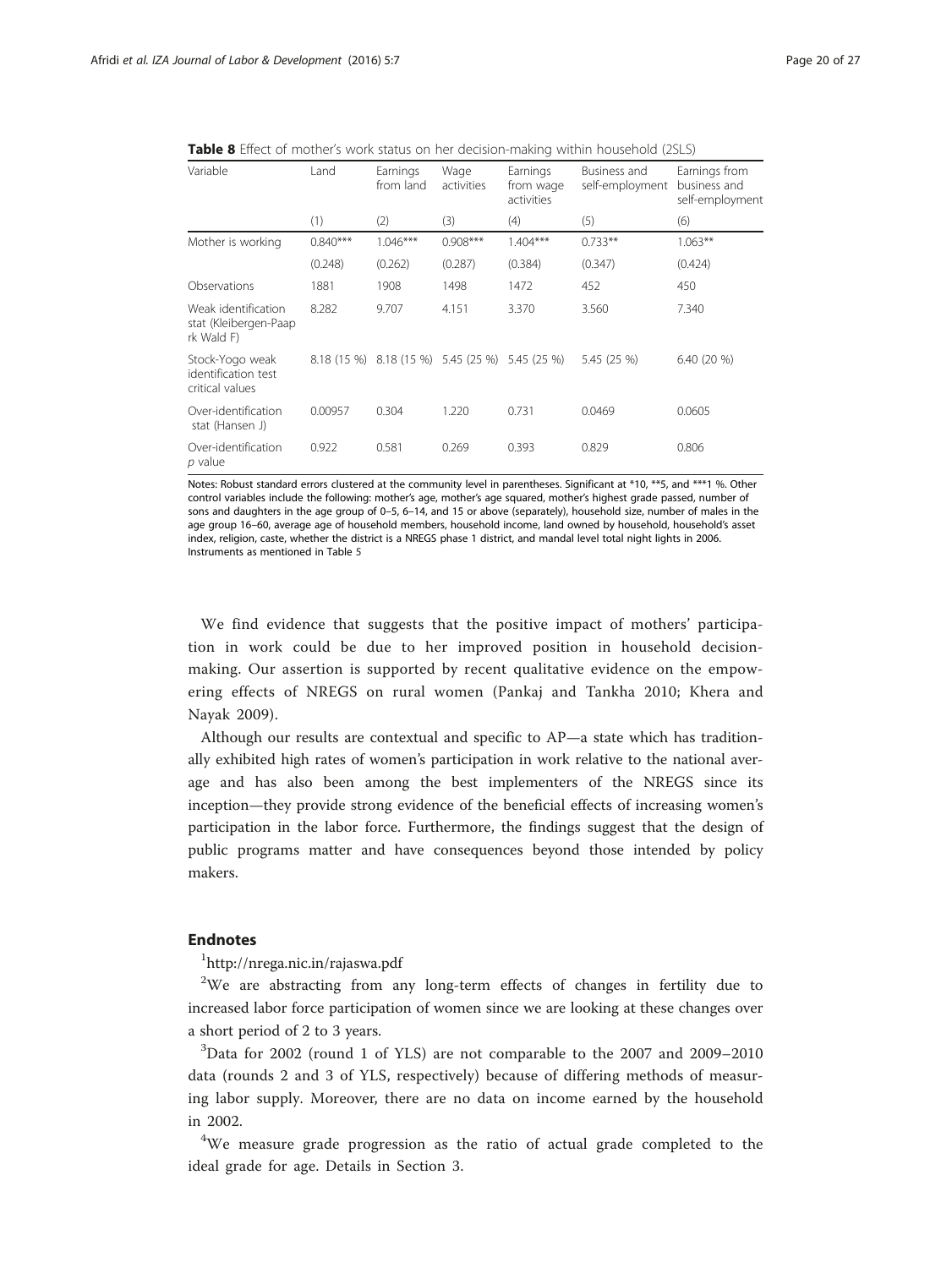5 Anantapur, Cuddapah, Karimnagar, and Mahbubnagar implemented the NREGS in 2006. Srikakulam and West Godavari were the two districts that came under NREGS in 2007 and 2008, respectively.

<sup>6</sup>There was a rise in fathers' participation rate in NREGS during this period as well. Since overall labor force participation rate of fathers did not change, this suggests that fathers may have taken up NREGS work as an additional activity.

 $7$ The time spent in school is recorded as hours spent in school on a typical day in the previous week. The total time spent on education on a typical day consists of time spent in school and time spent on studying outside school (private tuition and at home). The average time spent on education outside the school in the sample is less than 20 % of the total time spent on education on a typical day. While we focus on time spent in school (TSS) as the dependent variable here, the same specification is adopted for other child education outcomes.

<sup>8</sup>Whether the income effect is significant or not is a function of the cost of schooling as well. If physical access to schooling is relatively easy and costs of schooling are subsidized (as is the case for public primary schools), any effect of an increase in household income may be muted for the age group under study here.

<sup>9</sup>Note that we do not include the child's age as a control variable because the change in age over our study period is the same for all children. Further, we do not include the secular time trend as it is a linear combination of the age cohort trends which are included in the specification.

<sup>10</sup>Asset index was constructed using principal component analysis of binary variables indicating ownership of durable consumer goods by the household, viz., television, radio, car, motorbike, bicycle, telephone, mobile phone, refrigerator, fan, electric oven, table and chair, sofa, and bedstead.

 $11$ Data on night lights is from the National Oceanic and Atmospheric Administration (NOAA) website: [http://www.noaa.gov.](http://www.noaa.gov)

<sup>12</sup>Note that we do not use the phasing of the NREGS to identify the effect of mother's labor force participation on her children's schooling. The inclusion of the program phase trend as a control in our empirical specification invalidates district level phasing as the source of variation for identification.

 $13\text{We}$  source this information from the question on the "status of current attendance (enrolment) in educational institutions" in the 2004–2005 employment and unemployment round of the National Sample Survey. One of the factors that could affect temporal changes in participation in schooling is a change in the quality of schools, specifically a shift from public to private schools. The YLS contains information on the type of school the child is enrolled in for only a subset of our sample. Community level data on the type of schools are not comparable between the two survey rounds. Our results are, however, robust to the inclusion of a dummy variable for whether a private school at any level existed in the locality in 2007 or 2009–2010.

<sup>14</sup>The child fixed effects specification also accounts for any unobservables at the geographic (district, mandal, and village) level that may be correlated with regressors on the right-hand side and that may also affect children's time spent in school.

<sup>15</sup>The variable capturing rainfall shocks is constructed from the precipitation data available from the Center for Climatic Research at the University of Delaware. The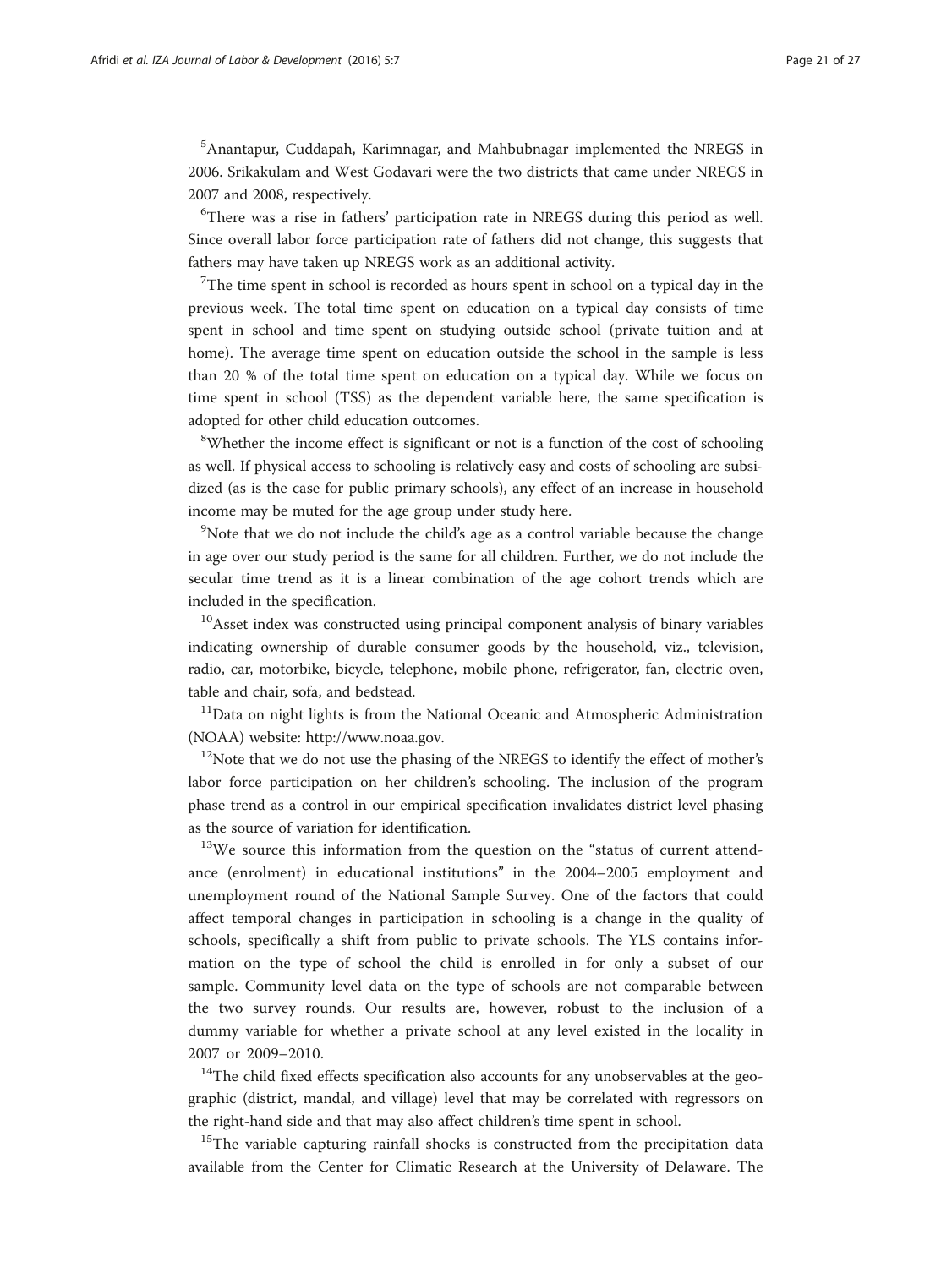data include monthly precipitation values at 0.5° intervals in latitude and longitude. To match this data at the mandal level, the nearest latitude-longitude to each mandal headquarter is taken. To construct the rainfall shock at the mandal level, we calculate the long-term (1990–1991 to 2008–2009) average mandal level rainfall in the months of an agriculture year. Standard deviation of rainfall for the same period is also calculated at the mandal level. Then rainfall shock is defined as the deviation of actual rainfall in the reference period from the long-term average, divided by the standard deviation.

<sup>16</sup>The YLS has been collecting more detailed information on these children since the first round of the study in 2002. Data from the 2002 survey round is, however, not comparable to the later rounds used in our study as discussed in footnote 3 above.

 $17$ Data on the sanctioned funds at the mandal level were obtained from the Department of Rural Development, Government of Andhra Pradesh.

 $18$ Although the NREGS envisages a demand-driven program, the reality is quite different according to several recent studies. Research on Andhra Pradesh (Afridi et al. [2013](#page-25-0)) indicates that the program is supply- rather than demand-driven.

<sup>19</sup>Our second stage results are similar when we use sanctioned NREGS funds in 2005–2006 as an instrument for the 2007 round of the YLS. However, since the NREGS did not exist in 2005–2006, the instrument takes the value 0 for all mandals, which makes our first stage weak. We, therefore, use sanctioned program funds in 2006–2007 instead. Since NREGS has just been initiated in 2006, the assumption that the sanctioned funds were not demand-driven is reasonable.

<sup>20</sup>Note that an overwhelming proportion of NREGS funds have been utilized for irrigation and water conservation projects since the program's inception in AP: soil and water conservation, drought proofing and afforestation, micro- and minor irrigation works, rehabilitation of tanks and traditional water bodies, land leveling, and bush and jungle clearance. It is unlikely, therefore, that the program could directly affect access to schools or children's allocation of time to household chores, viz., fetching drinking water: [http://nrega.ap.gov.in/Nregs/FrontServlet?requestType=](http://nrega.ap.gov.in/Nregs/FrontServlet?requestType=Common_Ajax_engRH&actionVal=Display&page=WorkCatog_eng) [Common\\_Ajax\\_engRH&actionVal=Display&page=WorkCatog\\_eng.](http://nrega.ap.gov.in/Nregs/FrontServlet?requestType=Common_Ajax_engRH&actionVal=Display&page=WorkCatog_eng)

 $21$ To test this claim, we first regress the change in the mandal level sanctioned NREGS funds (between 2006–2007 and 2007–2008) on the district's NREGS phase and the mandal's total night lights in 2006. We then regress the residual of this regression on various observable characteristics of the mandal that may determine NREGS fund allocation (viz., total number of households, the number of people belonging to disadvantaged communities such as scheduled castes and tribes). We do not find a significant effect of any of these variables on NREGS fund allocation. Moreover, the point estimates do not suggest any systematic determinant of NREGS fund allocation. See Table 9 in [Appendix](#page-23-0) for details.

<sup>22</sup>Enrolment of children in the  $6-10$  years age group was almost 93 % in both 2007 and 2009–2010, while enrolment in the 11–14 age group was almost 81 % in 2007 and 86 % in 2009–2010 in our sample.

 $^{23}$ In particular, of the 1019 mothers who did not work in 2007, almost 72 % entered the labor force in 2009–2010. Of these mothers, more than 66 % worked on NREGS projects in 2009–2010.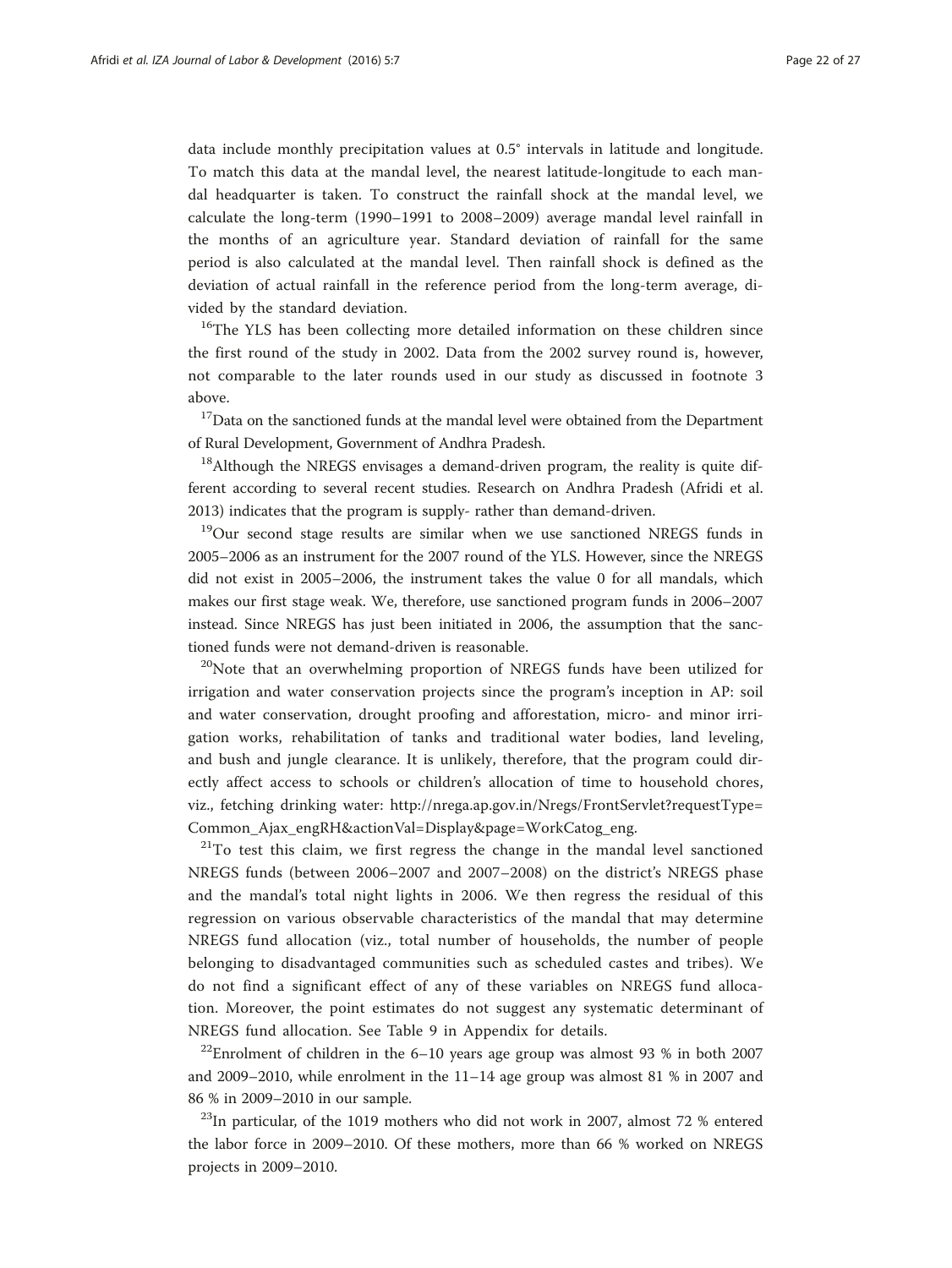$24$ We recognize that any additional time spent in school could be substituted by less time spent studying outside school leading to an insignificant effect of mother's work on total time spent on education on a typical day. In an alternate specification, therefore, we consider the total time spent on education (including time spent studying outside the school) as the dependent variable. Our results are unchanged.

<sup>25</sup>Critical values for the Stock and Yogo (2003) weak instrument test (5 % significance) reported in the table, based on 2SLS size with 2 endogenous variables and 3 instruments, are 13.43, 8.18, 6.40 and 5.45 for the 10, 15, 20, and 25 % sizes, respectively.

<sup>26</sup>Lagged rainfall shock may force children to drop out of school in the year previous to our reference period. To check that our results are robust to this possibility, we include a dummy for whether a child is enrolled in school as an endogenous regressor in our main specification (2SLS-FE). Our results do not change.

 $27$ In our sample, the average hours spent in school by children who are enrolled in school is approximately 7.15 h. The 47.2 percentage point increase in enrolment rates, hence, accounts for an average increase of 3.37 h in school—almost half (or 47.13 %) of the increase in time spent in school.

<sup>28</sup>This result also indicates that the effect of mothers working on schooling is not driven purely by the enrolment of those who were 5 years old in 2007.

 $29$ There are certain caveats to interpreting the effect of mothers' working status on children's grade progression. First, the highest grade completed is right censored for the sub-sample of children who are still enrolled in school. This is not the case, however, for children who have completed schooling (17-year-olds in 2009–2010) or have dropped out by the time of the survey interview. Second, the effect of parental labor market activities may not be reflected completely in grade attainment for those households which are interviewed before April (March is the last month of an academic year) since the highest grade attained by children in these households would be right censored. Finally, the highest grade completed is a stock variable that may be determined not just by current labor force participation of mothers but also their participation between 2007 and 2009–2010.

<sup>30</sup>We report similar robustness checks for the enrolment outcome in Table 10 in the [Appendix](#page-23-0).

 $31$ <sup>31</sup>The reference period for the 2009–2010 round of the YLS was August 2009–March 2010.

 $32$ Our results also hold up if we include the total number of private and public schools separately.

<sup>33</sup>For this calculation, we also use the data from the 2002 round of YLS. We exclude household members who died and women who left the household due to marriage between 2007 and 2009–2010.

<sup>34</sup>We obtained this information from the community level questionnaire in the YLS.

<sup>35</sup>A novel feature of the NREGS is the introduction of compulsory "social" audits of projects carried out under the program by beneficiary households (and therefore referred to as "social") at regular intervals. The AP government has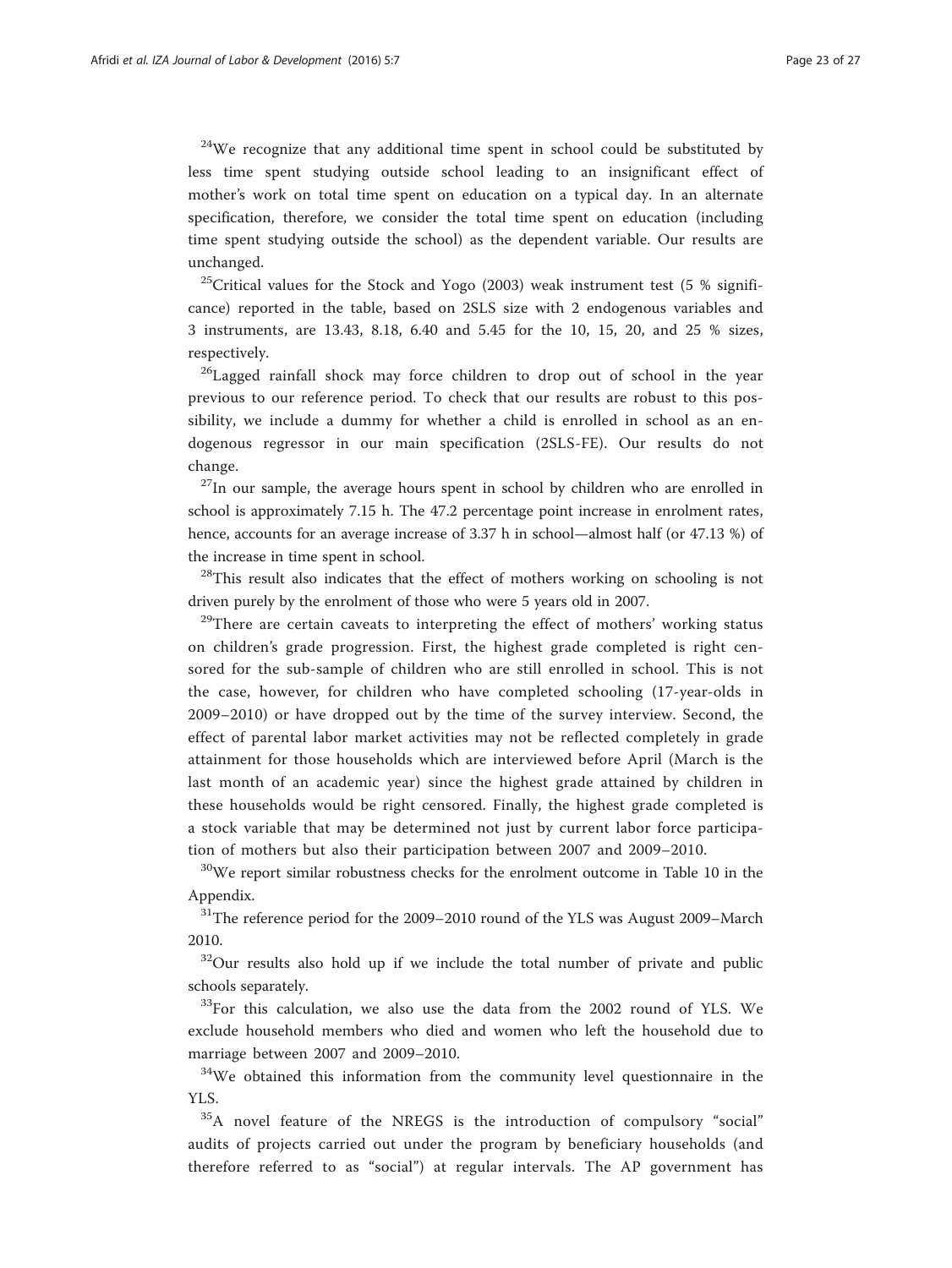<span id="page-23-0"></span>institutionalized the conduct of these audits in the state since the inception of the NREGS in 2006.

<sup>36</sup>An alternative mechanism that could explain our results is the mandatory provision of child care facilities at NREGS work sites. Mothers who participated in NREGS work may have had better access to child care facilities. This would free up the time of school-going age siblings, particularly girls, who could then attend school more regularly. The 2007 YLS survey respondents were asked whether the NREGS participant had "benefited from child care facilities at the worksite." In the 2009–2010 survey, the respondents were asked: "Were there child care facilities in the last (NREGS) worksite?" Only 1 % of households report using on-site child care facilities in 2007 while more than 80 % of households report absence of child care facilities at the last worksite in 2009–2010. We, therefore, do not consider this as a valid explanation of our findings.

<sup>37</sup>Our results are unchanged if we use total expenditure on schooling as the dependent variable.

<sup>38</sup>These data were not collected by the YLS in 2009–2010. Our analysis, therefore, is cross-sectional.

<sup>39</sup>Alternative definitions of mother's workforce participation—share of mother's NREGS income in total household income and total number of days mother worked in the reference period—lead us to similar conclusions. See Table 11 in Appendix for details.

### Appendix: online supplementary material

| Variable                                                                                      | Residual change in allocated funds between<br>2006-2007 and 2007-2008 in a mandal |             |            |            |         |  |  |  |
|-----------------------------------------------------------------------------------------------|-----------------------------------------------------------------------------------|-------------|------------|------------|---------|--|--|--|
|                                                                                               | (1)                                                                               | (2)         | (3)        | (4)        | (5)     |  |  |  |
| Number of rural households                                                                    | 0.000793                                                                          |             |            |            |         |  |  |  |
|                                                                                               | (0.000594)                                                                        |             |            |            |         |  |  |  |
| Scheduled caste population                                                                    |                                                                                   | $-0.000585$ |            |            |         |  |  |  |
|                                                                                               |                                                                                   | (0.000666)  |            |            |         |  |  |  |
| Scheduled tribe population                                                                    |                                                                                   | 0.000171    |            |            |         |  |  |  |
|                                                                                               |                                                                                   | (0.000169)  |            |            |         |  |  |  |
| Literate population                                                                           |                                                                                   |             | 0.000337   |            |         |  |  |  |
|                                                                                               |                                                                                   |             | (0.000268) |            |         |  |  |  |
| Number of agricultural laborers                                                               |                                                                                   |             |            | 0.000508   |         |  |  |  |
|                                                                                               |                                                                                   |             |            | (0.000733) |         |  |  |  |
| Proportion of mandal level constituencies won by the<br>Indian National Congress <sup>a</sup> |                                                                                   |             |            |            | 5.39    |  |  |  |
|                                                                                               |                                                                                   |             |            |            | (7.34)  |  |  |  |
| Constant                                                                                      | $-7.637$                                                                          | 4.179       | $-6.265$   | $-2.967$   | $-3.39$ |  |  |  |
|                                                                                               | (6.706)                                                                           | (6.313)     | (6.052)    | (6.000)    | (4.95)  |  |  |  |
| Observations                                                                                  | 15                                                                                | 15          | 15         | 15         | 15      |  |  |  |
| R-squared                                                                                     | 0.121                                                                             | 0.250       | 0.108      | 0.036      | 0.039   |  |  |  |

Table 9 Determinants of change in the amount of allocated NREGS funds

Notes: Standard errors in parentheses. Significant at \*10, \*\*5, and \*\*\*1 %

aSource: [http://www.apsec.gov.in/ELECTIONRESULTS/MPTC%20ELECTED%20RESULTS%202006/mptcs\\_Electedindex2006.htm](http://www.apsec.gov.in/ELECTIONRESULTS/MPTC%20ELECTED%20RESULTS%202006/mptcs_Electedindex2006.htm)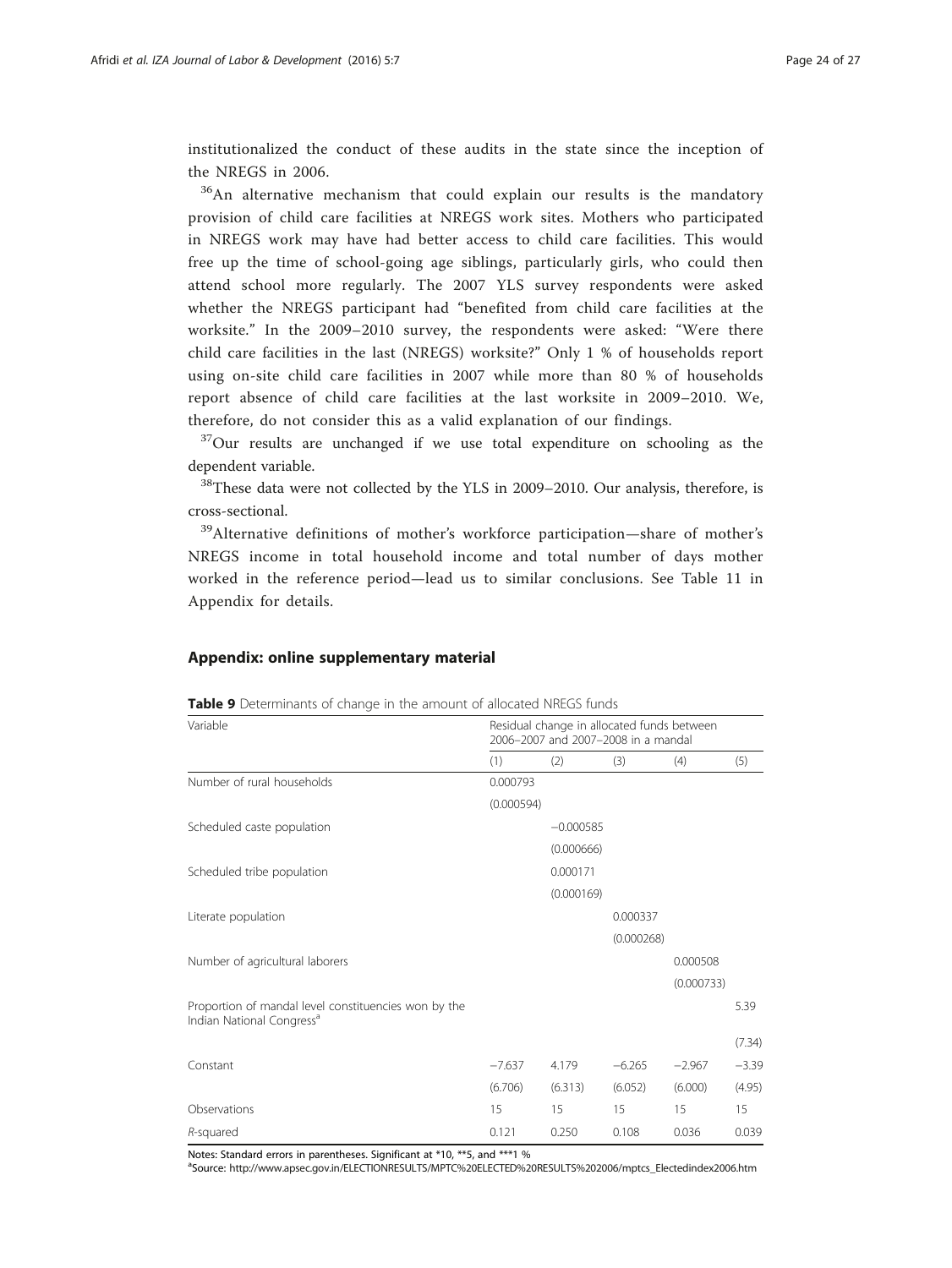| Variable                                             | Enrolment  |             |            |            |            |            |            |            |             |  |
|------------------------------------------------------|------------|-------------|------------|------------|------------|------------|------------|------------|-------------|--|
|                                                      | (1)        | (2)         | (3)        | (4)        | (5)        | (6)        | (7)        | (8)        | (9)         |  |
| Mother is working                                    | $0.642***$ | $0.399***$  | $0.471***$ | $0.452***$ | $0.455***$ | $0.437***$ | $0.494***$ | $0.472***$ | $0.471***$  |  |
|                                                      | (0.166)    | (0.146)     | (0.139)    | (0.135)    | (0.137)    | (0.136)    | (0.151)    | (0.130)    | (0.138)     |  |
| Number of schools in the mandal                      |            | Yes         |            |            |            |            |            |            |             |  |
| Father is working                                    |            |             | Yes        |            |            |            |            |            |             |  |
| Asset quartiles                                      |            |             |            | Yes        |            |            |            |            |             |  |
| Number of household members who migrated             |            |             |            |            | Yes        |            |            |            |             |  |
| Maximum daily male wage rate in the community        |            |             |            |            |            | Yes        |            |            |             |  |
| Maximum daily female wage rate in the community      |            |             |            |            |            |            | Yes        |            |             |  |
| Number of NREGS social audits in mandal x time       |            |             |            |            |            |            |            | Yes        |             |  |
| Number of household members aged above 60 years      |            |             |            |            |            |            |            |            | Yes         |  |
| Other control variables                              | Yes        | Yes         | Yes        | Yes        | Yes        | Yes        | Yes        | Yes        | Yes         |  |
| Child fixed effects                                  | Yes        | Yes         | Yes        | Yes        | Yes        | Yes        | Yes        | Yes        | Yes         |  |
| Observations                                         | 6550       | 6550        | 6550       | 6550       | 6550       | 6182       | 6182       | 6550       | 6550        |  |
| Number of children                                   | 3275       | 3275        | 3275       | 3275       | 3275       | 3091       | 3091       | 3275       | 3275        |  |
| Weak identification stat (Kleibergen-Paap rk Wald F) | 7.750      | 4.361       | 7.733      | 7.913      | 7.758      | 6.736      | 6.501      | 7.025      | 7.778       |  |
| Stock-Yogo weak identification test critical values  | 6.40(20%   | 5.45 (25 %) | 6.40(20%   | 6.40(20%   | 6.40(20%   | 6.40(20%   | 6.40(20%   | 6.40(20%   | 6.40 (20 %) |  |
| Over-identification stat (Hansen J)                  | 1.749      | 2.624       | 1.452      | 1.660      | 1.423      | 2.318      | 1.301      | 1.441      | 1.448       |  |
| Over-identification p value                          | 0.186      | 0.105       | 0.228      | 0.198      | 0.233      | 0.128      | 0.254      | 0.230      | 0.229       |  |

### Table 10 Robustness checks for the effect of mother's work status on child's school enrolment (2SLS-FE)

Notes: Robust standard errors clustered at the child level in parentheses. Significant at \*10, \*\*5, and \*\*\*1 %. Additional control variables included are as follows: household income, time interacted with age dummies, time interacted with gender, household size, number of males in the age group 16-60, average age of household members, land owned by household in 2007 interacted with time, household's asset (index) in 2007 interacted with time, time trends depending on whether the district is a NREGS phase 1 district, mandal level total night lights in 2006, and baseline enrolment rate in the district. The same set of instruments (lagged rainfall shock, lagged amount fund sanctioned in NREGS, and their interaction) is used for annual household income and mother's working status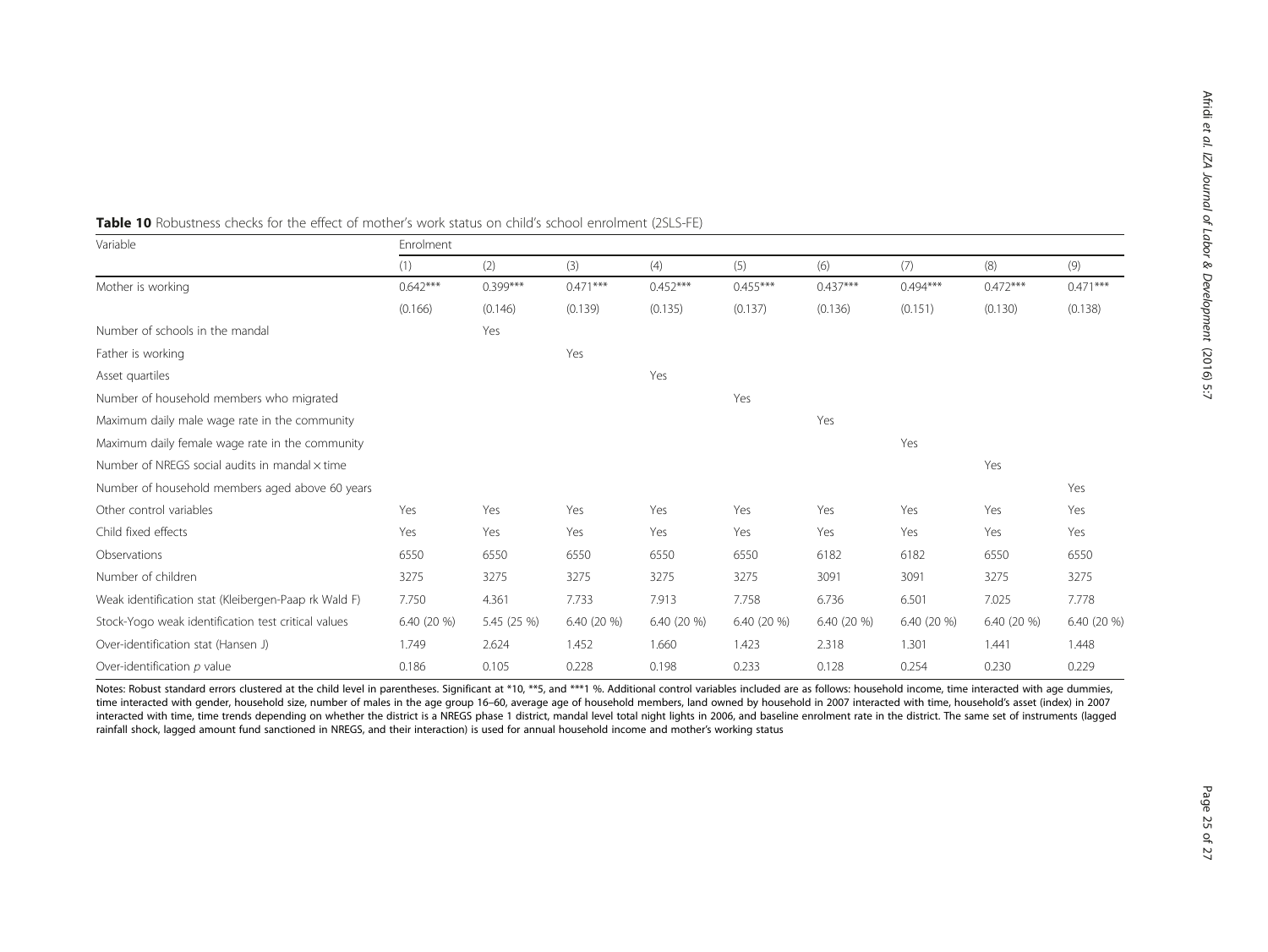| Variable                                                       | Time spent<br>in school | Enrolment   | Time spent<br>in school | Enrolment   |  |
|----------------------------------------------------------------|-------------------------|-------------|-------------------------|-------------|--|
|                                                                | (1)                     | (2)         | (3)                     | (4)         |  |
| Share of mother's NREGS income in total income<br>of household | 24.501***               | $2.244***$  |                         |             |  |
|                                                                | (6.160)                 | (0.684)     |                         |             |  |
| Number of days mother worked                                   |                         |             | $0.044***$              | $0.003**$   |  |
|                                                                |                         |             | (0.011)                 | (0.001)     |  |
| Other control variables                                        | Yes                     | Yes         | Yes                     | Yes         |  |
| Child fixed effects                                            | Yes                     | Yes         | Yes                     | Yes         |  |
| Observations                                                   | 6374                    | 6374        | 6546                    | 6546        |  |
| Number of children                                             | 3187                    | 3187        | 3273                    | 3273        |  |
| Weak identification stat (Kleibergen-Paap rk Wald F)           | 9.973                   | 9.973       | 4.131                   | 4.131       |  |
| Stock-Yogo weak identification test critical values            | 8.18 (15 %)             | 8.18 (15 %) | 5.45 (25 %)             | 5.45 (25 %) |  |
| Over-identification stat (Hansen J)                            | 3.166                   | 0.00005     | 0.572                   | 5.001       |  |
| Over-identification p value                                    | 0.0752                  | 0.994       | 0.449                   | 0.0253      |  |

<span id="page-25-0"></span>Table 11 Effect of mother's NREGS income as a share of total household income, and mother's number of days worked, on child's time spent in school and enrolment

Notes: Robust standard errors clustered at the child level in parentheses. Significant at \*10, \*\*5, and \*\*\*1 %. Additional control variables included are as follows: household income, time interacted with age dummies, time interacted with gender, household size, number of males in the age group 16–60, average age of household members, land owned by household in 2007 interacted with time, household's asset (index) in 2007 interacted with time, time trends depending on whether the district is a NREGS phase 1 district, mandal level total night lights in 2006, and baseline enrolment rate in the district. The same set of instruments (lagged rainfall shock, lagged amount fund sanctioned in NREGS, and their interaction) is used for annual household income and mother's working status

#### Competing interests

The IZA Journal of Labor & Development is committed to the IZA Guiding Principles of Research Integrity. The authors declare that they have observed these principles.

#### Acknowledgements

We would like to thank Deborah DeGraff, Taryn Dinkelman, Andreas Georgiadis, Priscila Hermida, Clement Imbert, seminar and conference participants at the ISI (Delhi), the Indian School of Business (Hyderabad), NEUDC (Dartmouth), IZA World Bank Conference (Delhi), the Asian Meeting of the Econometric Society (Delhi), the German Economic Association AEL Conference (Munich), University of Heidelberg, YLS conference (Oxford), Jadavpur University, IIM Bangalore, the ASSA Meetings (Boston), and the anonymous reviewers for their comments. The authors are grateful to Young Lives for financial support and for providing the data set. The usual disclaimers apply. Responsible editor: David Lam

#### Received: 18 November 2015 Accepted: 18 January 2016

#### References

- Afridi F, Iversen V, Sharan MR (2013) Women political leaders, corruption and learning: evidence from a large public program in India. Working paper, IZA and International Growth Centre (IGC).
- Anderson S, Eswaran M (2009) What determines female autonomy? Evidence from Bangladesh. J Dev Econ 90(2):179–191
- Angrist J, Pischke J-S (2009) Mostly harmless econometrics: an empiricist's companion. Princeton University Press, Princeton
- ASER (2006) Annual status of education report. Pratham Resource Centre, New Delhi
- Azam M (2012) The impact of Indian job guarantee scheme on labor market outcomes: evidence from a natural experiment. IZA Discussion Paper 6548.
- Blumberg RL (1988) Income under female versus male control: hypotheses from a theory of gender stratification and data from the third world. J Family Issues 9(1):51–84
- Dasgupta A (2013) Can major public works policy buffer negative shocks in early childhood? Evidence from Andhra Pradesh, India. Young Lives Working Paper 112.
- Goldin C, Katz LF (2002) The power of the pill: oral contraceptives and women's career and marriage decisions. J Political Economy 110(4):730–770

Grootaert C, Patrinos H (1999) The policy analysis of child labor: a comparative study. St. Martin's Press, New York Himanshu (2011) Employment trends in India: a re-examination. Econ Political Weekly 46(37):43–59

Hoddinott J, Haddad L (1995) Does female income share influence household expenditure? Evidence from Cote D'Ivoire. Oxford Bull Econ Stat 57(1):77–96